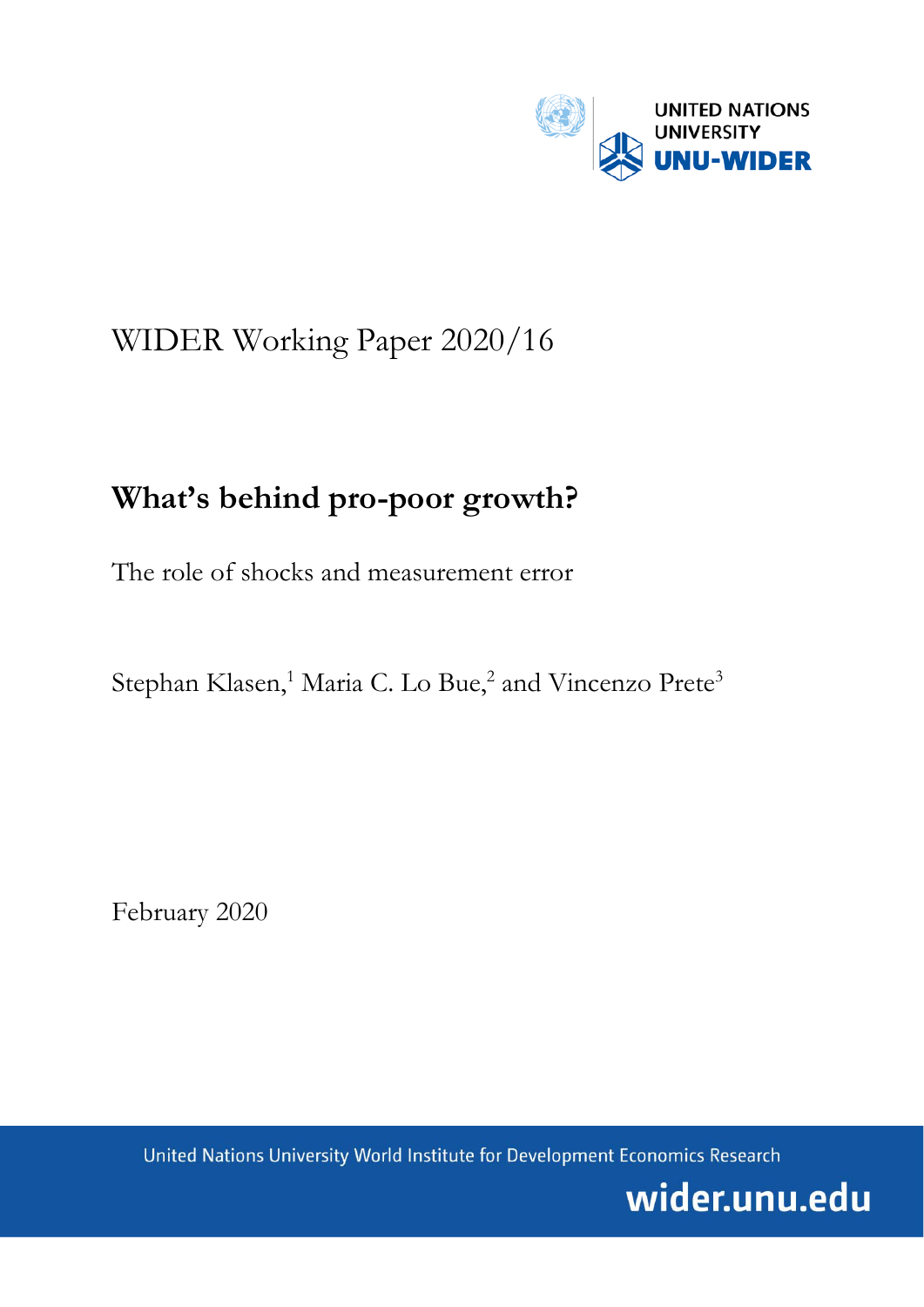**Abstract:** Standard growth incidence curves describe how growth episodes impact on the overall income distribution. However, measuring the pro-poorness of the growth process is complex due to (i) measurement errors and (ii) effect shocks that may hit the percentiles of the income distribution in different ways. Therefore, standard growth incidence curves may misrepresent the true growth process and its distributive impact. Relying on a non-anonymous axiom, we compare actual growth episodes at each percentile of the initial personalized distribution with counterfactual mobility profiles which rule out the presence of shocks. We consider Indonesia in 2000–07 and 2007–14—two growth spells in which there was substantial, significant upward mobility among the initially poorer, a sizeable part of which cannot be explained by unobserved individual endowments or standard socioeconomic attributes. The difference between actual and expected growth can largely be attributed to individual recovery from previous negative losses, rather than resulting from purely exogenous positive shocks.

**Key words:** measurement error, shocks, pro-poorness, mobility

#### **JEL classification:** D31, I3, O12

**Acknowledgements:** The authors are grateful to Francisco Ferreira, Sergio Firpo, Antonio Galvao, Gary Fields, Michael Grimm, Fabio Clementi, Ernesto Savaglio, and the participants in the 8th ECINEQ (Society for the Study of Economic Inequality) Meeting for very useful comments and suggestions. This research was supported by the Ministry of Science and Culture of Lower Saxony (MWK).

Copyright © UNU-WIDER 2020

Information and requests: publications@wider.unu.edu

ISSN 1798-7237 ISBN 978-92-9256-773-6

<https://doi.org/10.35188/UNU-WIDER/2020/773-6>

Typescript prepared by Luke Finley.

The Institute is funded through income from an endowment fund with additional contributions to its work programme from Finland, Sweden, and the United Kingdom as well as earmarked contributions for specific projects from a variety of donors.

Katajanokanlaituri 6 B, 00160 Helsinki, Finland

The views expressed in this paper are those of the author(s), and do not necessarily reflect the views of the Institute or the United Nations University, nor the programme/project donors.

<sup>1</sup> Department of Economics, University of Göttingen, Göttingen, Germany, [sklasen@uni-goettingen.de;](mailto:sklasen@uni-goettingen.de) 2 UNU-WIDER, Helsinki, Finland, corresponding author: [lobue@wider.unu.edu;](mailto:lobue@wider.unu.edu) 3 Department of Economics, University of Verona, Verona, Italy, [vincenzo.prete@univr.it.](mailto:vincenzo.prete@univr.it)

This study has been prepared within the UNU-WIDER project [Social mobility in the Global South—concepts, measures, and](https://www.wider.unu.edu/node/187591)  [determinants.](https://www.wider.unu.edu/node/187591)

The United Nations University World Institute for Development Economics Research provides economic analysis and policy advice with the aim of promoting sustainable and equitable development. The Institute began operations in 1985 in Helsinki, Finland, as the first research and training centre of the United Nations University. Today it is a unique blend of think tank, research institute, and UN agency—providing a range of services from policy advice to governments as well as freely available original research.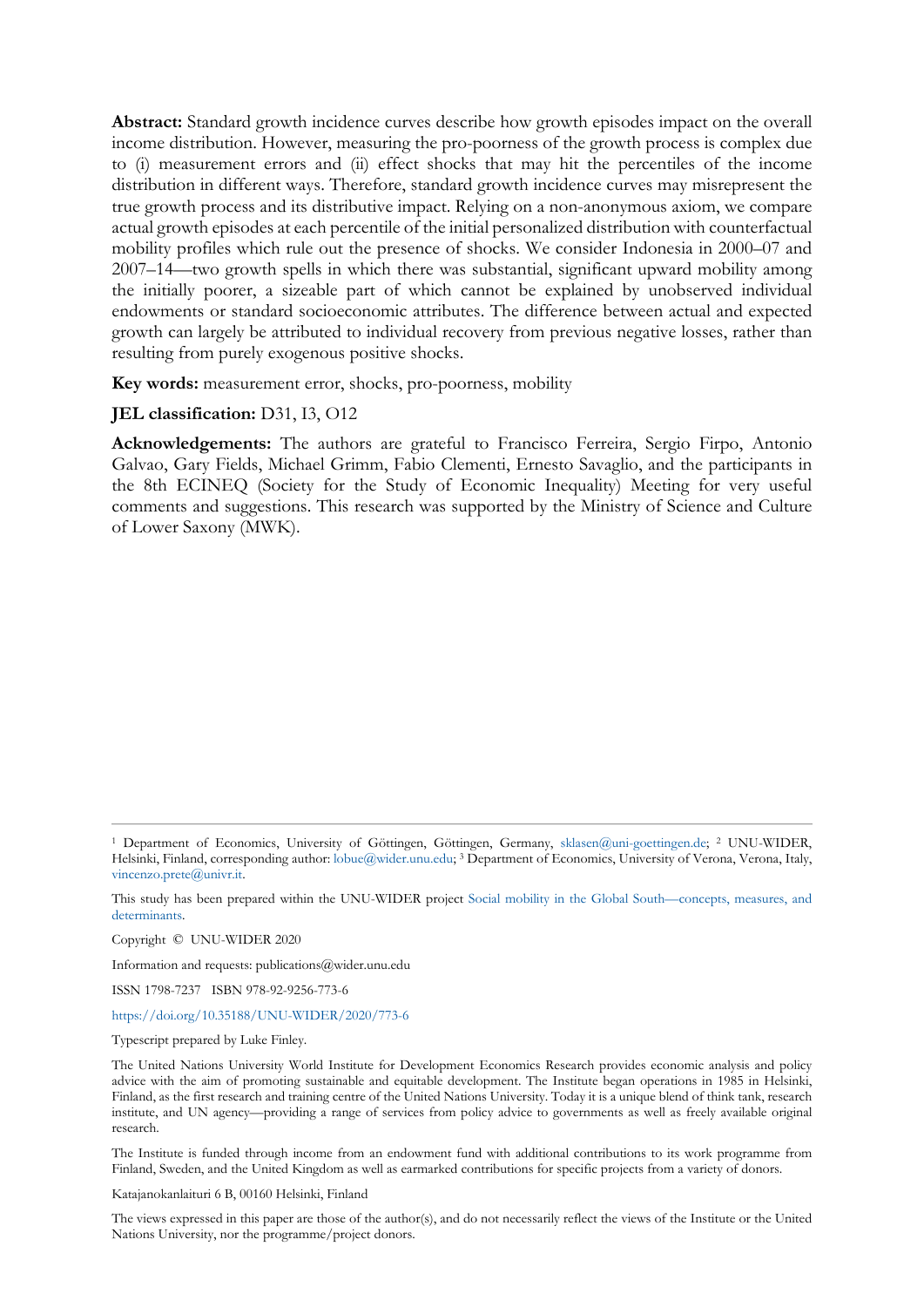## **1 Introduction**

In the context of the Sustainable Development Goals (SDGs), to promote countries' development and to raise the living standard of people at the bottom of the income distribution, the World Bank Group renewed its strategy by defining twin goals: (i) ending the share of people living in extreme and chronic poverty by 2030; and (ii) promoting shared prosperity (Basu 2013). The first goal deals with the reduction to less than 3 per cent of the share of people living below the World Bank's poverty line of US\$1.25 per day. Empirical evidence has documented that economic growth represents the main tool to achieve absolute poverty reduction (Dollar and Kraay 2002; Dollar et al. 2016). However, Basu (2013) has argued that the observed growth rates are not enough to eradicate poverty and a more equal distribution of growth benefits is desirable. This is the spirit of the 'shared prosperity' goal, which calls for greater income growth of the poorest 40 per cent of people. With the definition of these twin goals, the World Bank Group recognizes that growth not only should be good for the poor but also has to be 'pro-poor'. Therefore, analysing the effects of income growth on poverty reduction and assessing the pro-poorness of growth are not only exercises for academic researchers but also crucial challenges for policymakers.

Prior to this, indeed, there has been an intense debate among researchers on the definition and measurement of the pro-poorness of growth, with two alternative definitions emerging: absolute versus relative. The former defines growth as pro-poor when either the absolute income gain of the poor is larger than the average income gain (strong absolute pro-poor growth) or the poor experience a positive growth rate (weak absolute pro-poor growth). The relative definition instead calls for the growth rate of the bottom part of the distribution to be larger than the average growth rate. Klasen (2008), in his review, highlights merits and weaknesses of each definition, arguing that the absolute (weak) definition is useful to measure the 'rate' of pro-poorness, while the relative definition is particularly suitable in assessing the 'state' of pro-poorness. [1](#page-2-0)

This consideration seems consistent with the work of Ravallion and Chen (2003), who introduced the growth incidence curve (GIC). The GIC plots the percentile-specific income growth rate between two points in time. By comparing the average growth rate experienced by the individuals ranked in the bottom percentiles with the average growth rate of the overall distribution, a growth process can be defined as pro-poor in absolute (relative) terms if the former is positive (larger than the latter). In this regard, the facts documented by Dollar et al. (2016) suggest pro-poor growth only in absolute terms, since the poorest 40 per cent have experienced a positive income growth rate without increasing their income share.

However, Ravallion and Chen (2003) and subsequent literature (see among others Duclos 2009; Essama-Nssah 2005; Kraay 2006; Son 2004) measure the degree of pro-poorness of growth in an anonymous way, by focusing only on the income change experienced by each percentile of the distribution without considering the identity of individuals located on each percentile.

Therefore, two alternative growth processes generating the same income distribution as the previous period are considered equivalent, irrespective of whether individuals' positions within the income distributions are unchanged or completely reshuffled. This counterintuitive result makes

<span id="page-2-0"></span><sup>&</sup>lt;sup>1</sup> See Essama-Nssah and Lambert (2009) for a review of the literature developing indices of pro-poorness of growth. See also Duclos (2009) for a formal characterization of absolute and relative pro-poorness.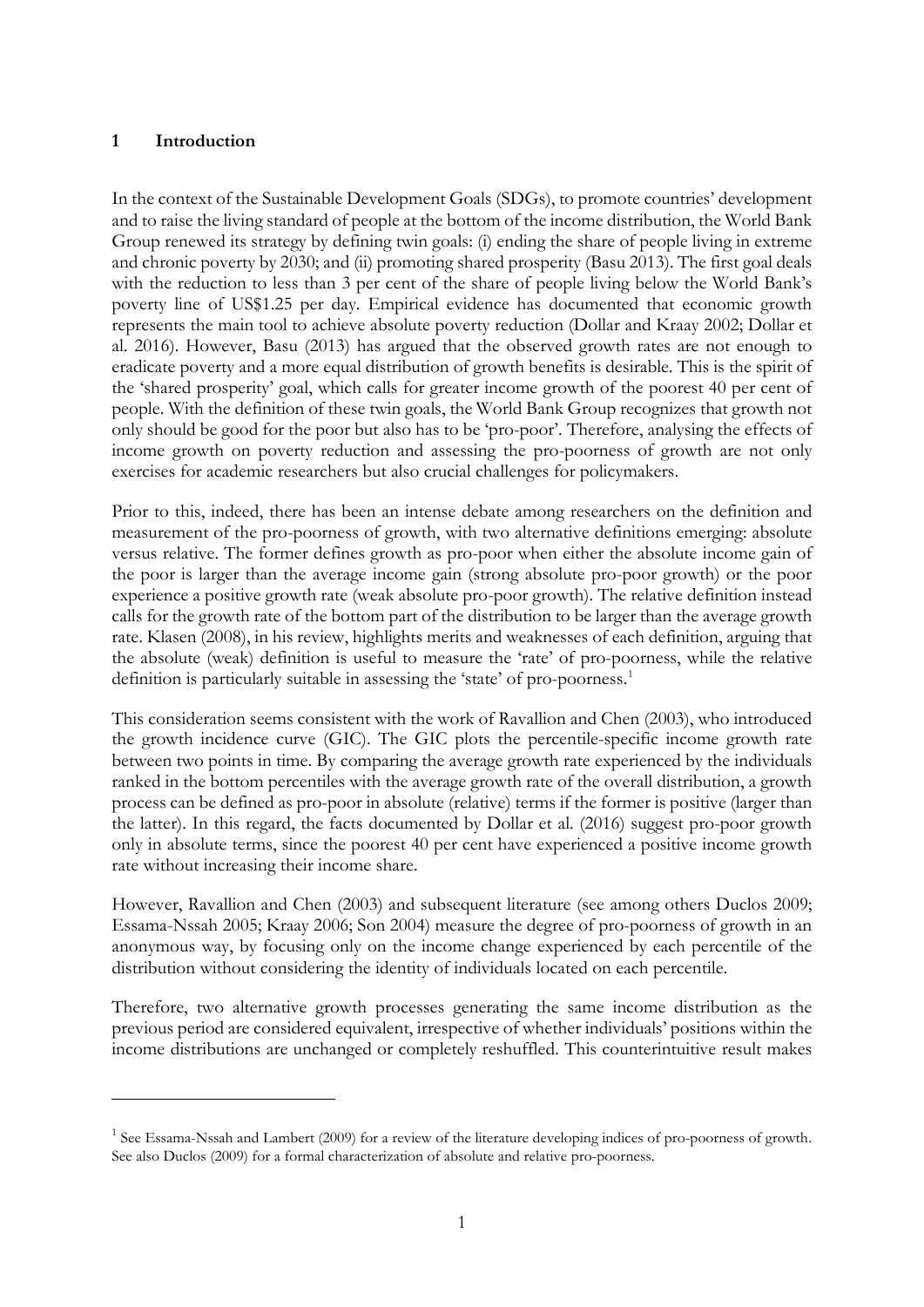the anonymous approach unsatisfactory when inter-temporal evaluation of the growth processes aims at assessing the mobility experienced by individuals.

By removing the anonymity assumption, Grimm (2007) and Bourguignon (2011) propose the 'non-anonymous' version of the GIC (na-GIC), which is obtained by keeping constant individuals' position in the initial income distribution. Thus, the na-GIC plots the income growth rate of all individuals as a function of their quantile in the initial distribution. A growing strand of recent literature adopts this non-anonymous approach to evaluating pro-poor growth (see among others Jenkins and Van Kerm 2016; Lo Bue and Palmisano 2020; Palmisano 2018; Palmisano and Peragine [2](#page-3-0)015).<sup>2</sup>

The individual income growth rate is also used by another relevant strand of literature aimed at measuring income mobility. The concept of mobility is multidimensional (Fields and Ok 1999; Klasen et al. 2018), as it embodies four different aspects, which are described by Jantti and Jenkins (2015): re-ranking within the income distribution, income growth, inequality reduction, and uncertainty (Barcena and Cantò 2018). The income mobility profiles proposed by Van Kerm (2009) represent an alternative formalization of the na-GIC. However, while the analysis of mobility is quite developed (see among others Fields 2008; Fields and Ok 1999), the investigation of the effect of mobility on the pro-poorness of growth is still limited.<sup>[3](#page-3-1)</sup>

Both the na-GIC and mobility profiles may offer only a partial representation of the individual income growth process; this could be the result of either shocks or measurement errors. This issue has been raised, in the context of the anonymous GIC, by Ferreira (2012), who, referring to the literature on counterfactual distributions (see among others Dinardo et al. 1996; Juhn et al. 1993), proposes an alternative interpretation of the GIC. Ferreira (2012) shows that the individual income growth rate can be rewritten as the sum of different components, each of them measuring the impact of a specific determinant, such as changes in either worker characteristics or the return of these characteristics. This approach has been recently applied by Ferreira et al. (2018), who estimate a counterfactual GIC to relate the distributional impact of economic growth to changes to the structure of the economy.

Even Fields et al. (2015), in their analysis of earnings mobility in Argentina, Mexico, and Venezuela, recognize the confounding role of measurement errors and transitory earning shocks to which individuals may be subjected in the short run. Therefore, they propose a framework in which individuals' earnings are decomposed as the sum of two components, one associated with observable and permanent individual characteristics and another related to transitory earning components. [4](#page-3-2)

By applying the na-GIC framework, in this paper we compare actual growth episodes at each percentile of the initial personalized distribution with a counterfactual pattern of predicted income

<span id="page-3-0"></span><sup>&</sup>lt;sup>2</sup> More specifically, Jenkins and Van Kerm (2016) and Palmisano and Peragine (2015), by focusing on individualspecific instead of quintile-specific growth rate, propose a welfare analysis of the distributive impact of growth. Palmisano (2018) suggests that the identification of individuals may be based on the ranking in the final distribution, and therefore pro-poorness is evaluated by focusing on the income trajectories of individuals who become poor. Lo Bue and Palmisano (2020) propose a non-anonymous version of GIC to evaluate the patterns of mobility experienced by the chronic and transitory poor, where identification is based either on the initial or the final distribution.

<span id="page-3-1"></span><sup>3</sup> Exceptions are the contributions by Bresson et al. (2018) and Barcena and Cantò (2018).

<span id="page-3-2"></span><sup>&</sup>lt;sup>4</sup> By adopting a two-stage least squares procedure, Fields et al. (2015) first estimate the part of individuals' earnings associated with permanent characteristics. Then, the predicted values, which represent a proxy of the initial income of individuals, are used in a second regression as the explanatory variable of the individuals' income changes.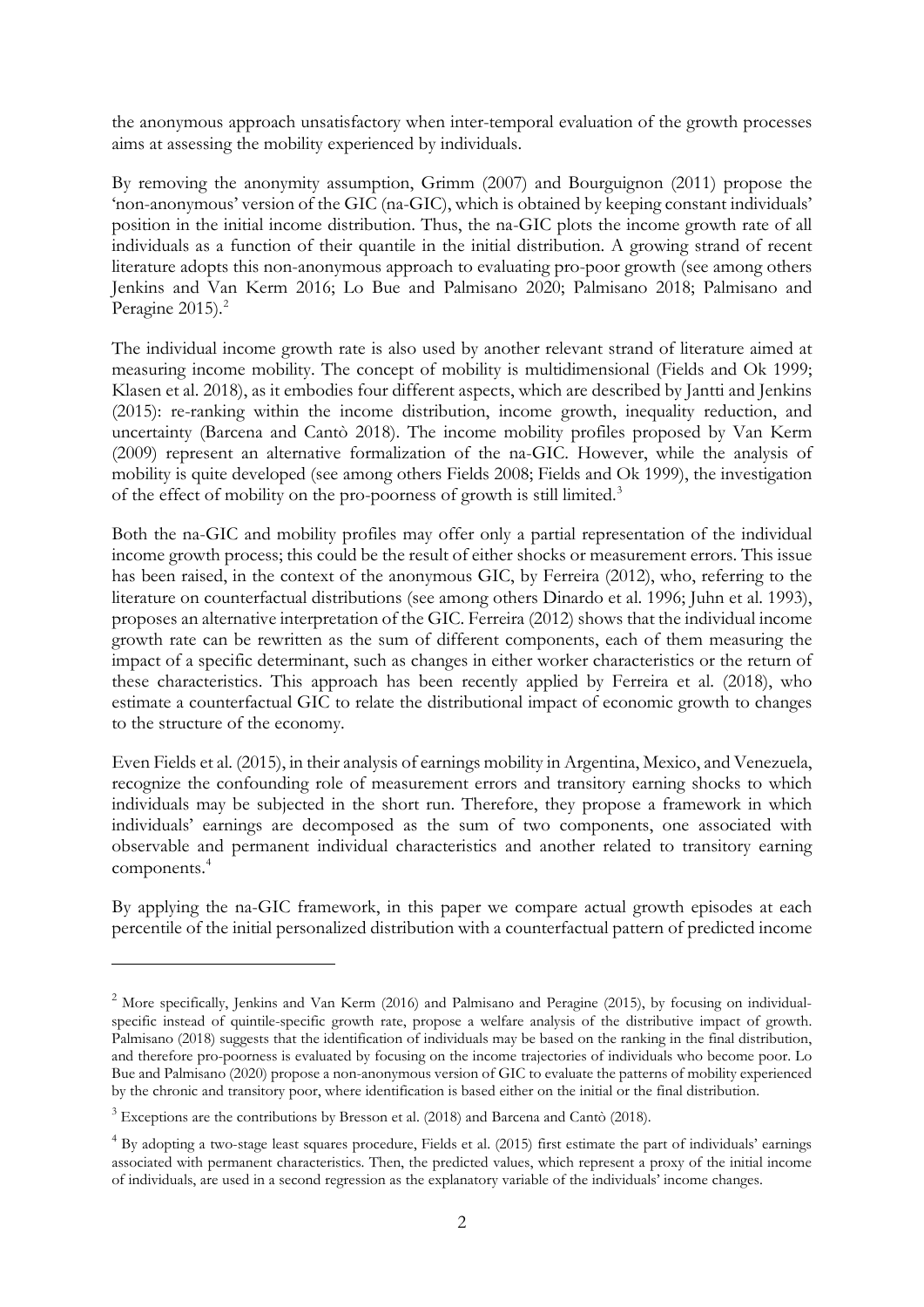dynamics. To rule out the presence of shocks, the counterfactual distribution is derived under the assumption of time-constant marginal returns of individual endowments. Comparison between the observed and the counterfactual na-GIC allows an understanding of the extent to which growth-shaped individual income trajectories have resulted from unexpected changes in the marginal return of individual socioeconomic characteristics which substantially changed individual rankings in the income distribution. Using longitudinal survey data from Indonesia, we show that growth has been generally pro-poor over the period 2000–14, with the incidence of growth in the initial poorest quintile being larger than expected. We apply a double selectivity model of statedependency to better understand the nature of these unpredicted percentile-specific gains. We find that most of the difference between actual and expected growth results from individuals' ability to recover from previous negative losses, rather than from purely exogenous positive shocks.

The remainder of the paper is structured as follows. In Section 2 we characterize the counterfactual individual growth incidence curve (CIGIC), introduce the concept of pro-poor shock within the individual growth incidence curve (IGIC) framework, and present the statistical inference procedures applied. An empirical illustration is presented in Section 3, based on data from Indonesia for 2000–14. Section 4 concludes.

## **2 Setting**

#### **2.1 The counterfactual individual growth incidence curve**

Let  $F(y_{t-1})$  denote the cumulative distribution function (*cdf*) of the income observed in time  $t -$ 1 of a population with bounded support  $(0, y^{max})$  and finite mean  $\mu(F) = \int_0^{y^{max}} y dF(y)$ . The left inverse continuous distribution function or quantile function, showing the income of an individual occupying position  $p_{t-1} \in (0,1)$  in the distribution of incomes ranked in increasing order, is defined as  $F^{-1}(p_{t-1}) \coloneqq \inf \{y_{t-1}: F(y_{t-1}) \geq p_{t-1}\}.$ 

To simplify the exposition, in the remainder of the paper we equivalently denote the quantile function with  $y_{t-1}(p_{t-1})$ . Likewise,  $F(y_t)$  denotes the *cdf* of income observed in period t, while  $y_t(p_{t-1})$  denotes the income experienced in time t by the individual ranked  $p_{t-1}$  in period  $t-1$ .

We rely on the non-anonymous version of the growth incidence curve (also denoted as *individual* GIC, IGIC), where the identity of each individual is formalized by their rank in the initial income distribution. Following Grimm (2007), in such a setting, the income growth rate experienced by the individuals located at the pth percentile in period  $t - 1$  can be formalized as:

$$
g_t(p_{t-1}) = \frac{y_t(p_{t-1})}{y_{t-1}(p_{t-1})} - 1
$$
\n(1)

And, by integrating the area below the IGIC up to the initial headcount index  $H_{t-1}$ , one obtains the individual rate of pro-poor growth (IRPPG)—that is:

$$
IRPPG_t = \frac{1}{H_{t-1}} \int_0^{H_{t-1}} g_t(p_{t-1}) \, dp_{t-1} \tag{2}
$$

which defines as pro-poor a non-anonymous pattern of growth if it is positive (absolute definition), or if it is larger than the average growth rate measured over the entire distribution (relative definition).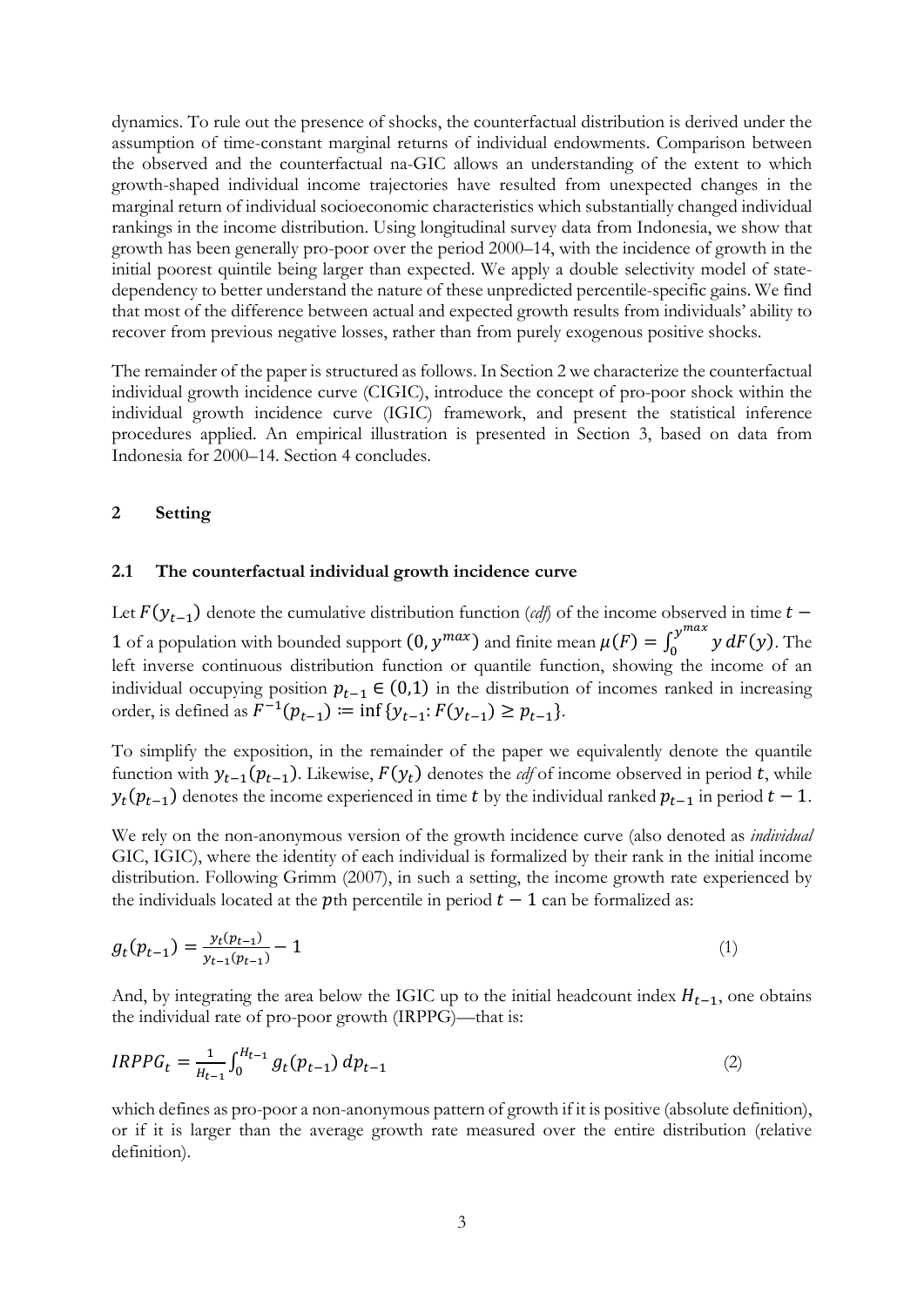At the generic time  $t$ , the observed income  $\gamma$  of each individual is defined as a function of a vector of the individual's characteristics  $C$  and a measurement error,  $\varepsilon$ , which represents the individual's propensity to misreport their income. [5](#page-5-0) That is, the observed income can be formalized as

$$
y_t = f_t(C_t, \varepsilon_t) \tag{3}
$$

Given the income function shown in Equation 3, the non-anonymous income growth rate of the individual located at the generic pth percentile in period  $t - 1$ , defined in Equation 1, can be rewritten as:

$$
g_t(p_{t-1}) = \frac{f_t(C_t, \varepsilon_t)}{f_{t-1}(C_{t-1}, \varepsilon_{t-1})} - 1
$$
\n(4)

Looking at Equation 4, one may note that the initial percentile-specific income growth rate can be associated with either changes in the function  $f$  or variations in its arguments, i.e. the set of individual characteristics  $C$  (such as education, employment status, age, and household demographic characteristics) and measurement error  $\varepsilon$ . More specifically, for a given set of individual characteristics, changes in the function  $f$  can be interpreted as variations of the marginal returns associated with such characteristics. As to the argument of the function  $f$ , while characteristics may change over time, we assume that individuals' propensity to under-/overreport their income is constant over time, i.e.  $\varepsilon_t = \varepsilon_{t-1} = \varepsilon$ .

To investigate to what extent these percentile-specific income dynamics are driven by changes in individual characteristics or by shocks in the economy that modify the marginal returns of characteristics, we derive a CIGIC showing the income that the individual located at the generic pth percentile would experience in period  $t$  if their current characteristics exhibit the same marginal returns as in period  $t - 1$ , i.e.  $f_{t-1} = f_t$ .

Let  $\hat{y}_t^j(p_{t-1})$  denote the income of the individual ranked in the pth position in time  $t-1$ , which is predicted according to that individual's attributes at the beginning of period  $t$  (including income of the previous period); then, the CIGIC can be formalized as:

$$
\hat{g}_t^j(p_{t-1}) = \frac{\hat{y}_t^j(p_{t-1})}{y_{t-1}(p_{t-1})} - 1 = \frac{f_{t-1}(C_{t,\varepsilon})}{f_{t-1}(C_{t-1,\varepsilon})} - 1
$$
\n<sup>(5)</sup>

where the subscript  $j$  indicates that the predicted income of each individual results from two alternative regression models. Specifically, when  $j = QR$  we extract the predicted values  $(\hat{y}_t^{QR})$ from a quantile regression that models the conditional quantiles  $p$  of the joint distribution of income and its predictors as:

$$
Q_p \log(y)_{i,t} = \beta_0(p) + \beta_1(p)C_{i,t} + \beta_2(p) \log(y)_{i,t-1} + \vartheta_d + u_{i,t}
$$
(6a)

<span id="page-5-0"></span><sup>&</sup>lt;sup>5</sup> As recently investigated by Angel et al. (2019), measurement error in reported income occurs, for example, because of the presence of a social desirability bias in survey response or specific sociodemographic characteristics of the respondents. When per capita consumption expenditure is used as a proxy for individual wealth (as in the empirical application of this paper), its misreporting is mostly related to sociodemographic characteristics of the respondents, the recall bias, and the survey design.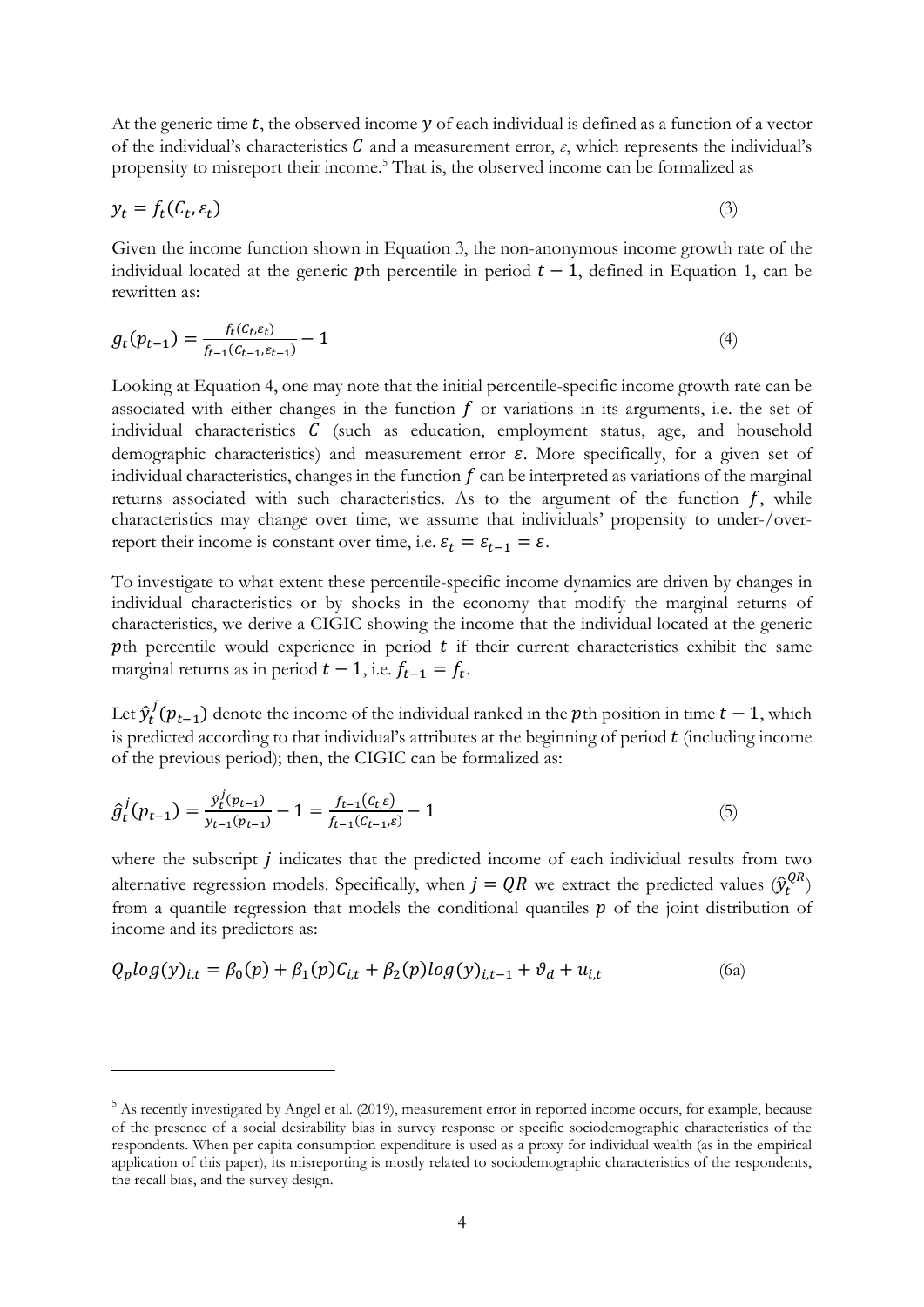with the terms  $\vartheta_d$  and  $\xi_{i,t}$  denoting the location (e.g. province or district) fixed effects and the error term respectively, with  $p = .20, .40, .60, .80$ . When  $j = FE$  instead, the fitted values are extracted from the following panel two-way regression model:

$$
log(y)_{i,t} = \beta_0 + \beta_1 C_{i,t} + \beta_2 log(y)_{i,t-1} + \tau_t + \mu_i + \vartheta_d + u_{i,t}
$$
 (6b)

where the term  $\tau_t$  denotes the year dummies, the parameters  $\mu_i$  and  $\vartheta_d$  are the individual and the location fixed effects respectively, and  $u_{i,t}$  represents the residual term. The fitted values obtained from both models capture the idea that the individual marginal returns are constant over time. By relaxing the common regression slope assumption, the model produced by Equation 6a also captures the idea that the effect of the income predictors changes according to the individual's rank in the income distribution.

According to the model produced by Equation 6b, the returns are instead fixed over time and along the distribution. By adding the prediction of the individual fixed effects to the standard fitted values,  $\hat{y}^{FE}_t$  captures the effects of changes in observed individual characteristics and of unobserved time-invariant characteristics.

We define a shock as an unexpected increase or decrease in the marginal returns of the individual characteristics. To gauge the impact of such shocks on the upward and downward mobility patterns, we need to compare the IGIC in Equation 4 with the CIGIC in Equation 5. The differential between these two curves is defined as

$$
\Delta g_t = g_t(p_{t-1}) - \hat{g}_t^j(p_{t-1}) = \frac{f_t(c_{t,\varepsilon}) - f_{t-1}(c_{t,\varepsilon})}{f_{t-1}(c_{t-1,\varepsilon})}
$$
(7)

This residual can be interpreted as an upper bound of the impact of the shock. That is, the differential defined in Equation 7 corresponds to a broad measure of the impact of the shock on the percentile-specific income growth rates, as it includes both the effect of changes in marginal returns of individual characteristics (i.e. changes in the function  $f$ ) and variations of unobserved characteristics and their associated returns that influence individual incomes.

By using Equation 7, we define a shock as pro-poor in *absolute* terms if the average of the  $\Delta g_t$  up to the poverty line is positive, i.e. if the positive differences between the IGIC and the CIGIC more than compensate the negative ones for all percentiles up to the poverty line. That is, an absolute index of pro-poorness of shocks can be formalized as

$$
PPS_t = \frac{1}{H_{t-1}} \int_0^{H_{t-1}} \Delta g_t(p_{t-1}) \, dp_{t-1} \tag{8}
$$

A *relative* definition of pro-poor shock requires that the differential defined in Equation 7 is on average larger for the poor than for the rich. That is, let  $\gamma_t$  denote the average difference between the IGIC and the CIGIC over the entire distribution; then, a shock is pro-poor in relative terms if  $PPS_t > \gamma_t$ .

#### **2.2 State-dependency, sample retention, and recovery from past negative shocks**

When examining the role that shocks have on the mobility patterns over subsequent spells of growth, a complementary exercise is to assess the nature of the shocks themselves. For example, one could ask whether the positive shock implied in the setting characterized by  $IRPPG > 0$  and  $PPS > 0$  is the outcome of a genuine positive shock experienced by the initially poorer, or if it is a consequence of a recovery from past negative shocks. In order to answer this question, we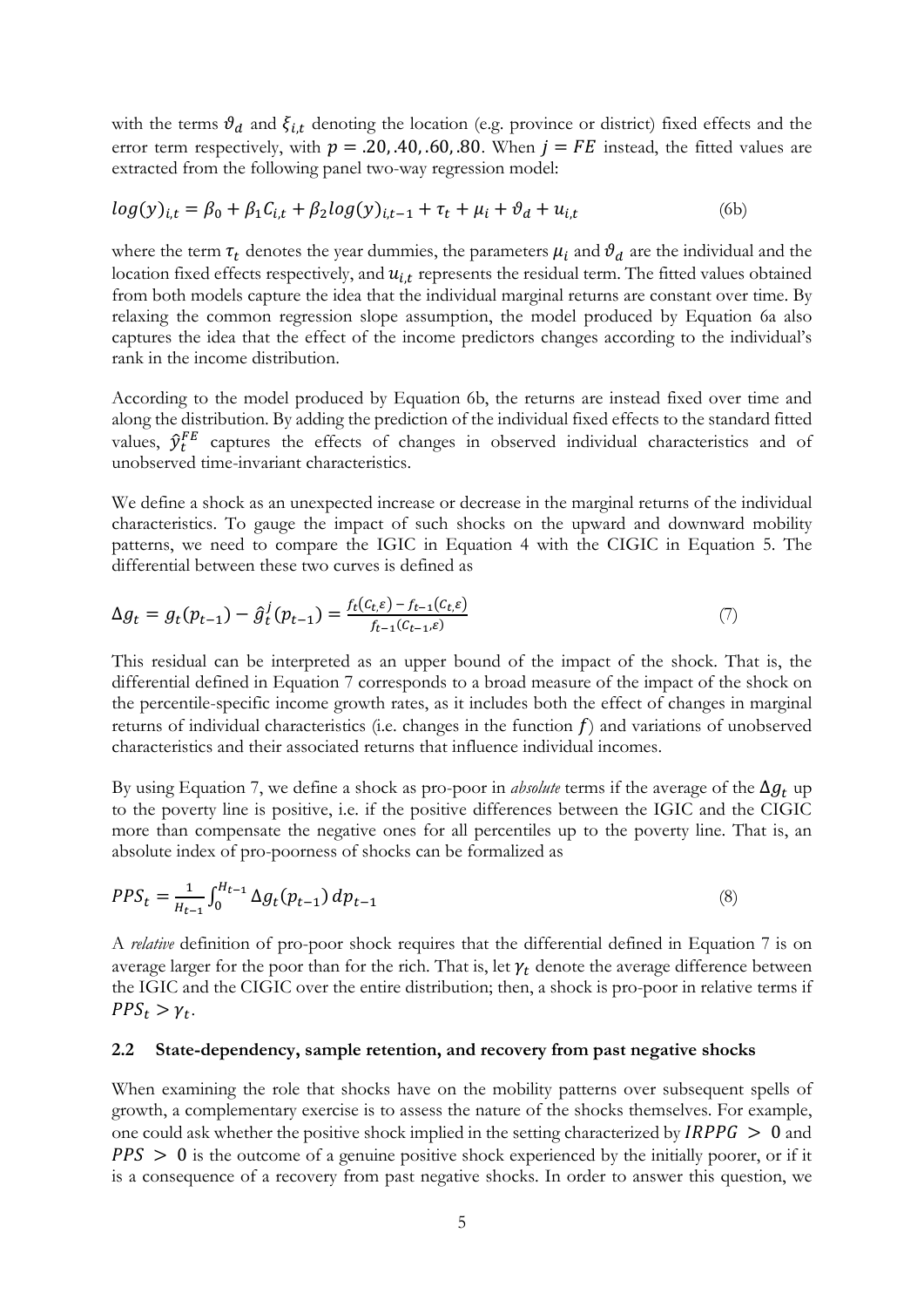need to assess, from an inter-temporal perspective, whether there is some form of statedependence or current positive shocks are exogenous to past negative shocks.

Given the definitions in Equations 5, 6a, and 7, an individual positive shock  $(ps_{i,t})$  can be defined as a binary indicator equal to 1 if  $y_t - \hat{y}_t^{QR} > 0$ , and equal to 0 otherwise.

Let's start by assuming that each individual has a latent propensity to experience a positive shock in time t, and let's set the hypothesis that this is a function of a vector,  $X_{i,t-1}$ , of individual and place-of-residence characteristics and of the individual's propensity to have experienced a negative shock in the past  $(ns_{i,t-1}^*)$  and to have been retained<sup>[6](#page-7-0)</sup> in the sample ( $r_{i,t}^*$ ):

$$
ps_{i,t}^* = f(ns_{i,t-1}^*, r_{i,t}^*, X_{i,t-1})
$$
\n(9)

Following the approach proposed by Cappellari and Jenkins (2004, 2008),  $ns_{i,t-1}^{*}$  can be defined as:

$$
n s_{i,t-1}^* = \eta Z_{i,t-1} + \epsilon_i \tag{10a}
$$

where  $Z$  is a vector of socioeconomic variables, including parental socioeconomic background. If this propensity exceeds some unobserved value (which can be set equal to 0), a negative shock is observed:

$$
ns_{i,t-1} = 1 [ns_{i,t-1}^* > 0]
$$
\n(10b)

with  $n s_{i,t-1}$  being the observable binary indicator, equal to 1 if  $y_{t-1} - \hat{y}_{t-1}^{QR} \le 0$  and to 0 otherwise.

The individual's chances of remaining in the sample are captured by  $r_{i,t}^*$ , the individual's latent propensity to be retained—which is a function of a vector  $W$  of individual and household characteristics, including the variables in  $Z$  and additional covariates on the quality of the interview:

$$
r_{i,t}^* = \zeta W_{i,t-1} + \varepsilon_i \tag{11a}
$$

whose observed counterpart is:

$$
r_{i,t} = 1 [r_{i,t-1}^* > 0]
$$
 (11b)

Following the procedures recommended and adopted in Sarkar et al. (2019), Tunali (1986), and Vella (1998), we focus on the *recovery* case (i.e.  $n s_{i,t-1} = 1$  and  $r_{i,t} = 1$ ), estimate Equations 10a and 11a simultaneously with a bivariate probit selection model, and extract the following two selection correction terms:

<span id="page-7-0"></span><sup>&</sup>lt;sup>6</sup> Attrition is an issue that in our setting can arise from either sample attrition or missing per capita expenditure (in years  $t - 2$ ,  $t - 1$ , and t) and/or in all the other variables used to obtain predicted per capita expenditure. If sample dropouts are not random and individuals with less favourable characteristics are also less likely to stay in the sample, our estimated transition probability of a positive shock experience in time  $t$  will be biased.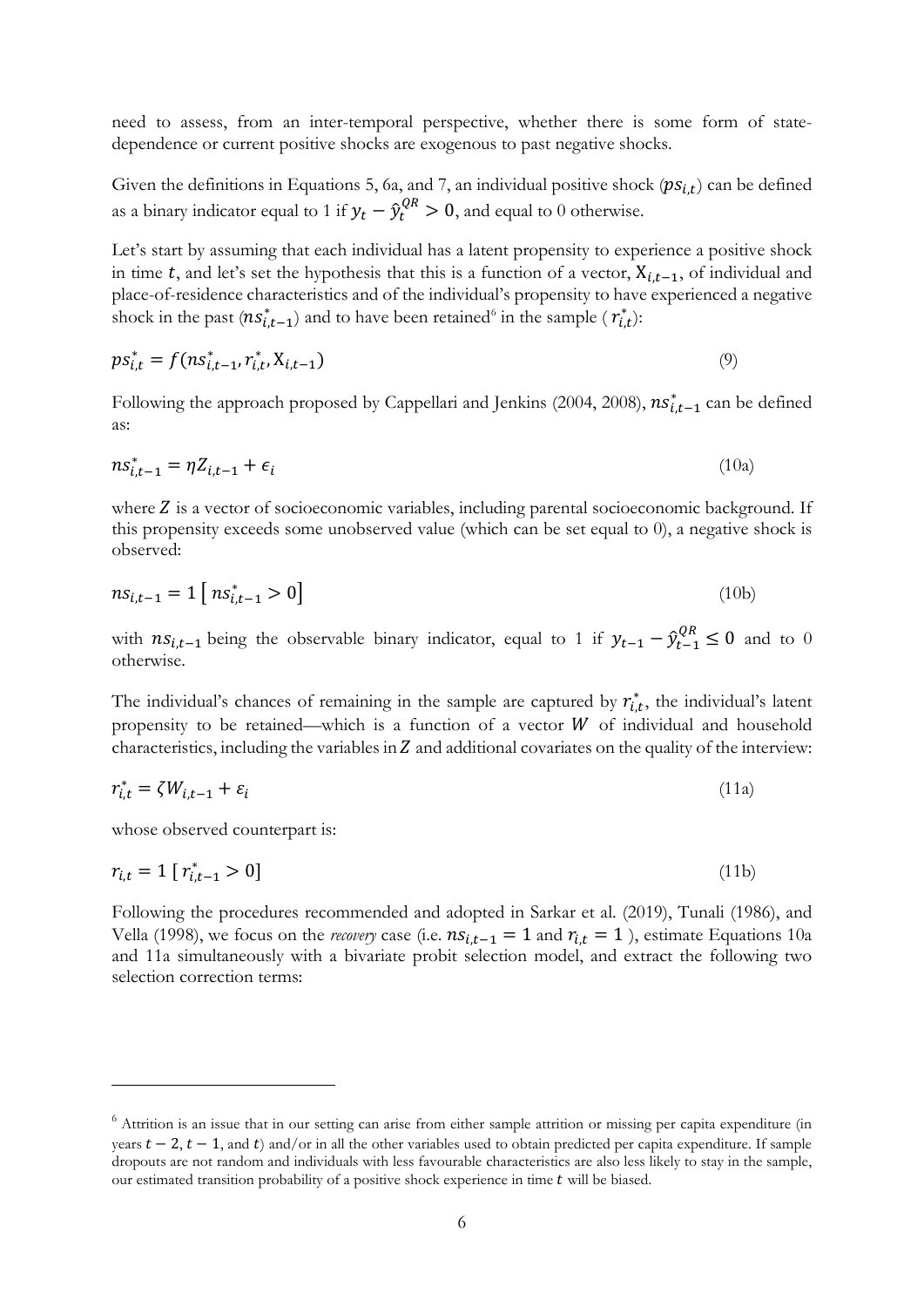$$
\lambda'_{i,t-1} = \phi(\eta Z_{i,t-1}) \frac{\Phi\left(\frac{\zeta W_{i,t-1} - \rho \eta Z_{i,t-1}}{\sqrt{1-\rho^2}}\right)}{\Phi_2(\eta Z_{i,t-1}, \zeta W_{i,t-1}; \rho)}
$$
(12a)

and

$$
\lambda_{i,t-1}'' = \phi(\zeta W_{i,t-1}) \frac{\Phi\left(\frac{\eta z_{i,t-1} - \rho \zeta W_{i,t-1}}{\sqrt{1-\rho^2}}\right)}{\Phi_2(\eta z_{i,t-1}, \zeta W_{i,t-1}; \rho)}
$$
(12b)

where  $\Phi_2(.)$  is the bivariate standard normal distribution function,  $\phi(.)$  and  $\Phi(.)$  are the standard normal density and cumulative distribution functions, and  $\rho = corr(\epsilon_i, \epsilon_i)$ .

To test for the true exogeneity of positive shocks, we include the correction terms  $\lambda'_{i,t-1}$  and  $\lambda''_{i,t-1}$ in a linear probability model<sup>[7](#page-8-0)</sup> of 'recovery' which estimates the probability of experiencing a positive shock in time  $t$ , conditional on negative shock experience in the past and sample retention:

*Prob* (
$$
ps_{i,t} = 1 | ns_{i,t-1} = 1, r_{i,t} = 1
$$
) =  $\alpha X_{i,t-1} + \beta X'_{i,t-1} + \gamma X''_{i,t-1} + u_{i,t}$  (13)

If  $\beta = \gamma = 0$ , we can conclude that if a positive shock experienced at time t is observed this cannot be identified as a recovery from negative shock in the past, nor can it be due to sample retention.

## **3 Empirical application**

This section presents the empirical application of the approach proposed in the previous section. By using the IGICs and the corresponding CIGICs, we first illustrate the income growth process experienced in Indonesia over the period 2000–14. We distinguish two subperiods, 2000–07 and 2007–14. The pattern of IGICs and CIGICs and the differences among them at any percentile are informative of the impact of mobility on the pro-poorness of growth and on the role of shocks in shaping the observed mobility patterns. Second, to test the significance and heterogeneity of the growth processes we apply the Kolmogorov-Smirnov (KS) and Cramér-von Mises (CVM) tests. Third, we assess the nature of the shocks by implementing the procedure described in Section 2.2.

#### **3.1 Data**

The empirical analysis relies on data from the Indonesia Family Life Survey (IFLS), one of the largest longitudinal developing-country survey data sets. We use three waves (2000, 2007, and 2014[8](#page-8-1) ), and mobility patterns are evaluated in terms of changes in household per capita consumption expenditure, which is a suitable proxy for household wellbeing in developing countries. Heterogeneities in prices across time and space are taken into account by using temporal

<span id="page-8-0"></span> $<sup>7</sup>$  The application of a linear probability model in this context facilitates the inclusion of the correction terms and the</sup> interpretation of their coefficients.

<span id="page-8-1"></span><sup>8</sup> For 2000 (IFLS3), see Strauss et al. (2004); for 2007 (IFLS4), see Strauss et al. (2009); for 2014, (IFLS4), see Strauss et al. (2016).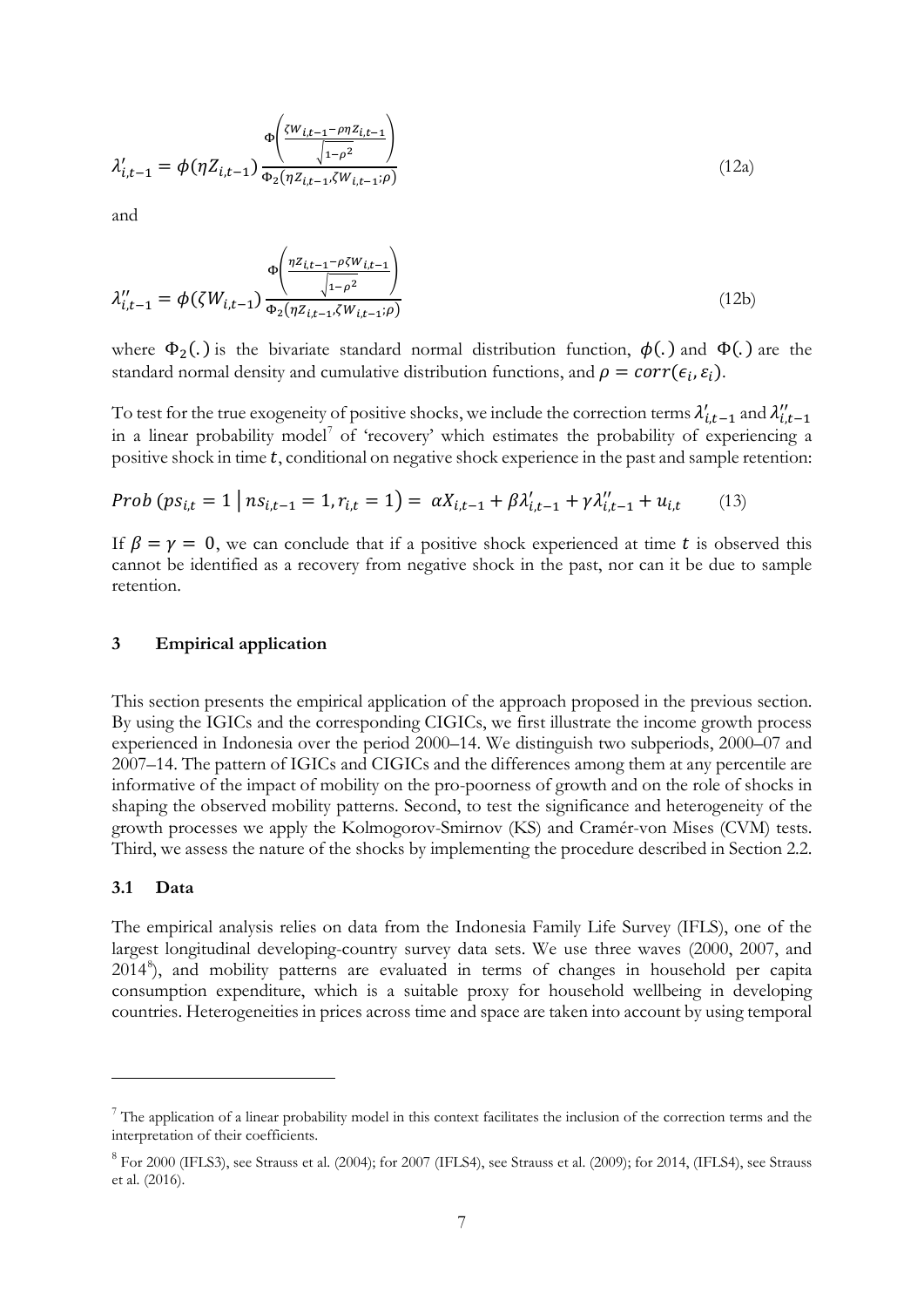and spatial deflators with reference to Jakarta prices in 2002.<sup>[9](#page-9-0)</sup> To construct a counterfactual GIC we use observed per capita expenditure in year  $t - 1$  and predicted per capita expenditure in year , which is estimated using information on per capita expenditure in the previous wave, household sociodemographic characteristics (residence and composition by age group), and household head characteristics (gender, age, education, and employment status). For the second part of our analysis (i.e. the procedure illustrated in Section 2.2 ) we also use IFLS2 from 1997 (Frankenberg and Thomas 2000)) to retrieve the variables that are necessary to estimate  $\hat{\mathbf{y}}_{t-1}^{QR}$  and all the explanatory variables used in columns 1 and 2 of Table 5.

## **3.2 Results**

Figures 1 and 2 illustrate the growth process experienced in Indonesia over the periods 2000–07 and 2007–14 respectively, while Table 1 reports some summary statistics about these processes. The black dashed curve corresponds to the IGIC, which describes the observed percentile-specific mobility patterns, while the two continuous curves are associated with the CIGICs, showing the counterfactual scenario under the hypothesis of no changes in the marginal return of individual characteristics. In both subperiods the actual impact of mobility on growth was pro-poor, with individuals ranked below the 70th percentile experiencing an income growth rate larger than average.





Notes:  $PFE = panel$  fixed effects regression;  $QR =$  quintile regression. Source: authors' illustration based on IFLS data.

<span id="page-9-0"></span><sup>&</sup>lt;sup>9</sup> Data on both the consumer price index (CPI) and regional poverty lines (urban and rural) come from Indonesia's central statistics agency, Badan Pusat Statistik (BPS 2020a, 2020b).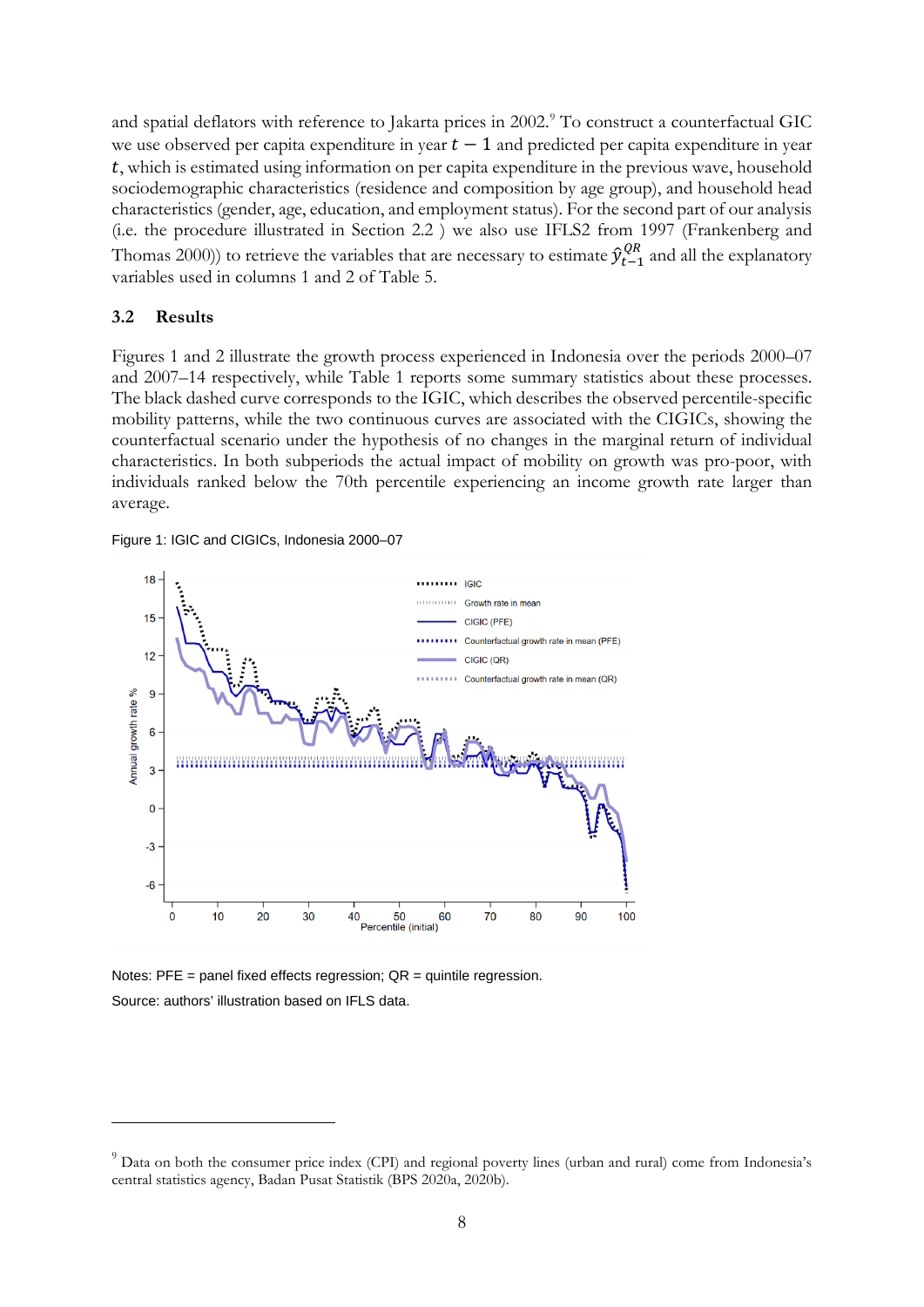Figure 1: IGIC and CIGICs, Indonesia 2007–14



Source: authors' illustration based on IFLS data.

The two CIGICs exhibit the same pattern as the IGIC. The counterfactual based on the panel fixed effect regression (CIGIC-PFE) tends to lie at no point above the IGIC, with almost no differences between IGIC and CIGIC at the bottom 30 percentiles and at the 70th to 100th percentiles. The CIGIC obtained using quintile regression (CIGIC-QR) instead is located below the CIGIC-PFE and below the IGIC up to the 40th percentile, while for the top 20 percentiles the rank between the actual and counterfactual curves is reversed, with the CIGIC-QR placed above the actual one. The three curves tend to coincide at the 40th percentile and along the 60th to 80th percentiles.

It can be noted, moreover, that the difference between the two CIGICs, which can be attributed to unobserved time-invariant individual characteristics that are not accounted for in the CIGIC-QR, is largest along the first to tenth percentiles and again from the 20th to 30th percentiles. In the second period the distance between the two counterfactual curves is instead larger for the bottom and top 20 per cent of the initial distribution.

Overall, the ranking between the actual and the two counterfactual curves suggests that in both periods the income growth rates experienced by the individuals initially located at the bottom part of the distribution were larger than expected.<sup>[10](#page-10-0)</sup> Assuming that individuals' propensity to under-/over-report their income is constant over time, this can be interpreted as an upper bound of the impact of a positive shock on the income growth rates of the initially poor. Given the definitions

<span id="page-10-0"></span> $10$  The ranking between the actual IGIC and each of the two CIGIC is reflected in the difference between the actual and predicted annual growth rates in mean reported in Table 1. We observe substantial differences when the actual growth rate in mean is compared with the predicted rate based on the panel fixed effects regressions. Recall that the expectation that the actual and predicted growth rates in mean should be the same would be fulfilled if the negative differences between actual and predicted growth for some individuals are compensated by positive actual–predicted differences for other individuals (due, for example, to different types of shocks at different parts of the distribution and, taking into account measurement error, systematic under- and over-reporting of income at the top and bottom of the distribution). We observe that the CGIC-PFE tends to lie below the IGIC at the bottom of the distribution, and then to basically overlap with it. So the observed difference between the actual and predicted growth rates in mean reflects the fact that the 'positive shocks' (or—as we will show in the second part of the analysis—the dissipation of previous negative shocks) take place only in one part of the distribution.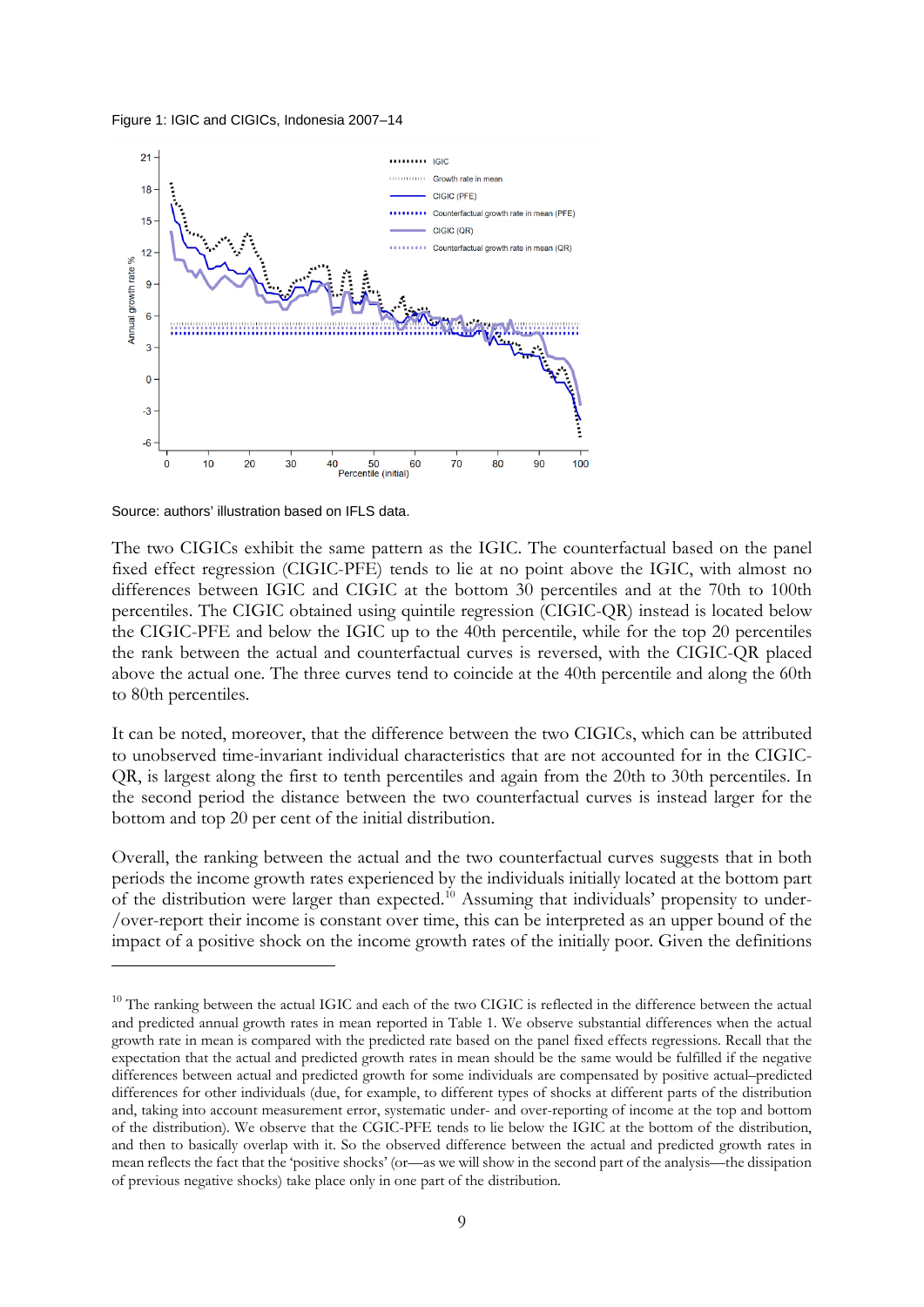provided in Section 2.1, this positive shock is the gross effect of changes in marginal returns of individual characteristics (e.g. changes in the broader structure of the economy that favoured the income growth of the poor), and of variations in individual unobserved characteristics (e.g. improvements in education and occupation levels) and associated returns that influence individual incomes. The proposed measure of the shock pro-poorness, i.e. the index PPS, is indeed positive and decreasing over the income distribution (see Table 1), with the largest values associated with the period 2007–14.

| PANEL A: Predicted values from panel  |        | 2000-07   |        | $2007 - 14$ |
|---------------------------------------|--------|-----------|--------|-------------|
| fixed effects regressions             | Actual | Predicted | Actual | Predicted   |
| Annual growth in mean                 | 3.98   | 3.34      | 5.26   | 4.35        |
| IRPPG 10                              | 14.47  | 12.71     | 14.90  | 13.10       |
| IRPPG 25                              | 11.77  | 10.56     | 13.19  | 11.21       |
| IRPPG 50                              | 9.59   | 8.56      | 11.16  | 9.62        |
| <b>PPS 25</b>                         |        | 1.17      |        | 2.03        |
| <b>PPS 50</b>                         |        | 0.99      |        | 1.54        |
| PPS 75-100                            |        | 0.30      |        | 0.47        |
|                                       |        |           |        |             |
| <b>PANEL B: Predicted values from</b> |        | 2000-07   |        | $2007 - 14$ |
| quintile regressions                  | Actual | Predicted | Actual | Predicted   |
| Annual growth in mean                 | 3.98   | 3.67      | 5.26   | 4.85        |
| IRPPG 10                              | 14.47  | 10.71     | 14.90  | 10.75       |
| IRPPG <sub>25</sub>                   | 11.77  | 8.92      | 13.19  | 9.62        |
| IRPPG 50                              | 9.59   | 7.50      | 11.16  | 8.56        |
| <b>PPS 25</b>                         |        | 2.82      |        | 3.63        |
| <b>PPS 50</b>                         |        | 2.07      |        | 2.58        |
| PPS 75-100                            |        | $-0.87$   |        | $-1.26$     |

Table 1: Summary statistics on pro-poorness of growth and shocks

Source: authors' estimations based on IFLS data.

The observed negative slope of our IGICs and CIGICs might, however, simply result from 'convergence' of incomes or 'regression towards the mean'. This is indeed a *leitmotif* of the na-GICs that have been estimated so far in the literature for different countries, including Indonesia (Grimm 2007; Lo Bue and Palmisano 2020). In order to understand to what extent the observed pattern is a pure Galtonian process, we need to first test if the actual expenditure dynamics simply result from non-classical measurement error, generating a spurious relation between the base-year reported income and the associated income change.

Second, our results for both the actual and counterfactual mobility patterns have to be validated against the constant distribution and the distribution-neutral growth hypotheses. This inference procedure, based on the KS and CVM tests and recently applied by Ferreira et al. (2018) in the context of anonymous GICs, checks whether (i) the actual and predicted income dynamics that we observe for any initial percentile are statistically different from zero, and (ii) these dynamics are not significantly different along the initial distribution, i.e. IGIC and CIGIC are equal to the average growth rate for all percentiles.

The first validation exercise is conducted following the approach proposed by Fields et al. (2003) and applied in the context of na-GICs by Grimm (2007). The test considers the ratio of the minimum amount of variance of stochastic measurement error relative to variance of true income that would be required to overturn the observed pattern of convergence. If this ratio is large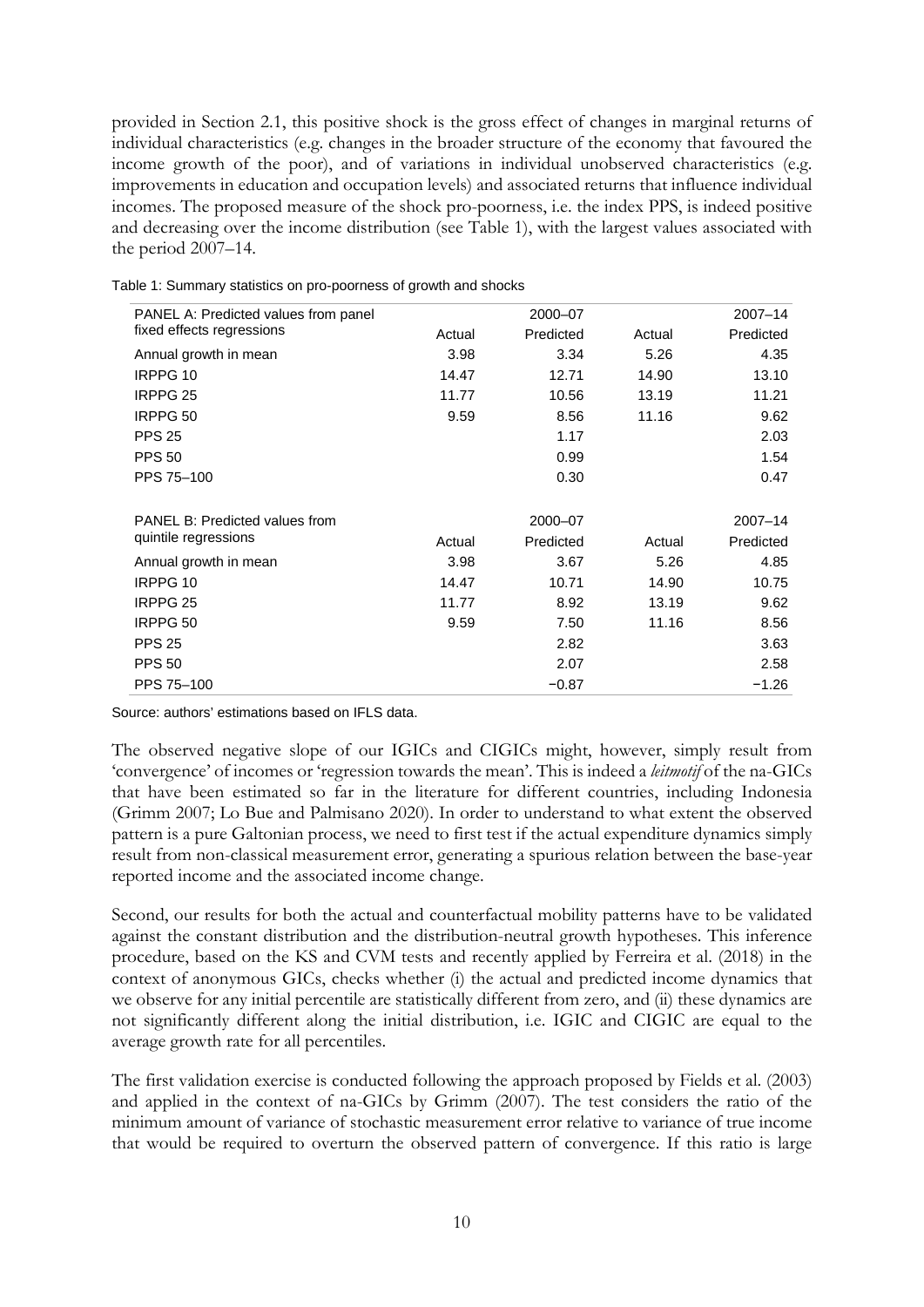enough to exceed a critical threshold, the downward pattern of our estimated IGICs can be evaluated as robust against the hypothesis of regression to the mean.

The test, which is conducted for different combinations of the serial correlation coefficient and of the correlation between base-year expenditure and measurement error, is shown in Table 2. Results suggest that the estimated negative slope of the IGIC is strongly robust against measurement error in the first period, with the ratios largely exceeding the value 0.9, and moderately robust in the second, where the ratios are in the range 0.3 to 1.08.<sup>[11](#page-12-0)</sup>

| Correlation between<br>base-year expenditure | Serial correlation<br>coefficient | 2000-07          | $2007 - 14$      |
|----------------------------------------------|-----------------------------------|------------------|------------------|
| and measurement error                        |                                   | $\beta$ = -0.711 | $\beta$ = -0.457 |
| 0                                            | 0                                 | 2.463            | 0.841            |
| 0                                            | 0.1                               | 3.768            | 1.031            |
| $\mathbf 0$                                  | 0.2                               | 8.015            | 1.331            |
| $-0.1$                                       | $\mathbf 0$                       | 1.995            | 0.681            |
| $-0.1$                                       | 0.1                               | 3.052            | 0.835            |
| $-0.1$                                       | 0.2                               | 6.492            | 1.078            |
| $-0.2$                                       | $\mathbf 0$                       | 1.577            | 0.538            |
| $-0.2$                                       | 0.1                               | 2.412            | 0.660            |
| $-0.2$                                       | 0.2                               | 5.129            | 0.852            |
| $-0.4$                                       | $\mathbf 0$                       | 0.887            | 0.303            |
| $-0.4$                                       | 0.1                               | 1.357            | 0.371            |
| $-0.4$                                       | 0.2                               | 2.885            | 0.479            |

Table 2: Ratio of measurement error variance to true expenditure variance, implying zero correlation between true initial expenditure and true change in expenditure.

Source: authors' estimations based on IFLS data.

The results for the second validation exercise are reported in Table 3. As the figures suggest, the observed dynamics described by the actual and counterfactual curves are found to be statistically significant by the inference tests for the significance and uniformity of the growth process. The KS and the CVM tests reject the null hypothesis that the observed growth process is static and distribution-neutral over the period considered, i.e. the IGIC is strongly significantly different from zero and from the average growth for any percentile in both subperiods.

Moreover, the two tests reject the null hypothesis that in both periods our counterfactual income distributions did not change at all.

When we test the distribution neutrality of the growth process, conditional on the joint distribution of covariates, both the KS and the CVM tests reject the null hypothesis that the CICIGs are equal to the average growth rate at any percentile, which is consistent with the heterogeneous patterns illustrated in Figure 1 and Figure 2.

<span id="page-12-0"></span> $11$  By relying on two validation studies based on US data, Fields et al. (2003) assume that a credible range for the minimum critical threshold of this ratio is equal to about 0.1 to 0.3.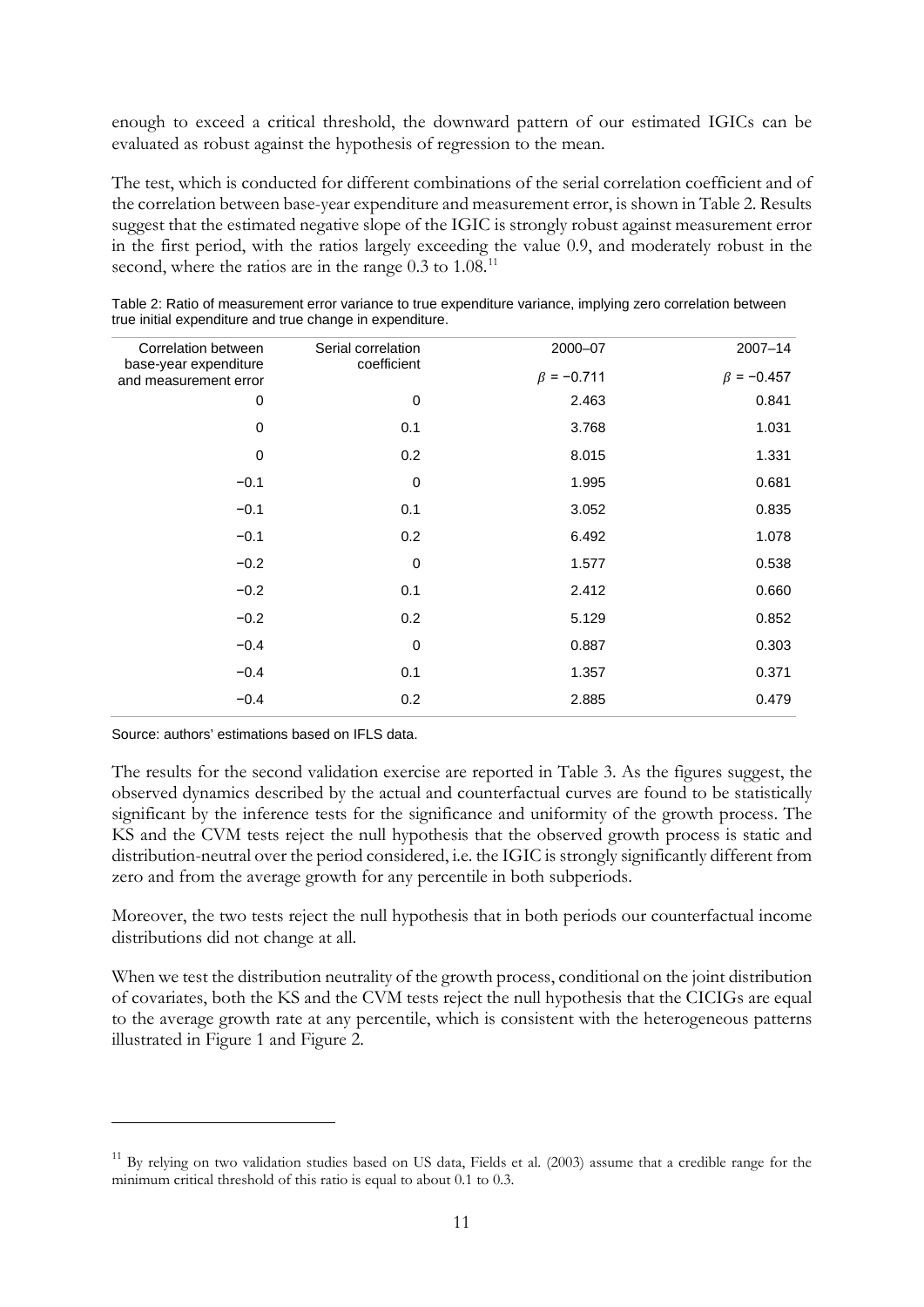|                 |                                  | 2000-07               |                 |       | $2007 - 14$ |                 |       |       |       |
|-----------------|----------------------------------|-----------------------|-----------------|-------|-------------|-----------------|-------|-------|-------|
| Null hypothesis |                                  | KS<br>Critical values |                 |       | ΚS          | Critical values |       |       |       |
|                 |                                  |                       | 1%              | 5%    | 10%         |                 | 1%    | 5%    | 10%   |
| <b>IGIC</b>     | $g(p) = 0$                       | 0.178                 | 0.109           | 0.094 | 0.089       | 0.186           | 0.116 | 0.104 | 0.100 |
|                 | $g(p) = \bar{g}$                 | 0.130                 | 0.109           | 0.094 | 0.089       | 0.133           | 0.117 | 0.106 | 0.101 |
| <b>CIGIC</b>    | $\hat{g}^{FE}(p) = 0$            | 0.159                 | 0.082           | 0.075 | 0.071       | 0.166           | 0.077 | 0.073 | 0.069 |
| (FE)            | $\hat{g}^{FE}(p) = \bar{g}^{FE}$ | 0.117                 | 0.082           | 0.076 | 0.072       | 0.104           | 0.078 | 0.072 | 0.069 |
| <b>CIGIC</b>    | $\hat{g}^{QR}(p) = 0$            | 0.134                 | 0.094           | 0.084 | 0.079       | 0.141           | 0.096 | 0.084 | 0.079 |
| (QR)            | $\hat{g}^{QR}(p) = \bar{g}^{QR}$ | 0.096                 | 0.095           | 0.085 | 0.079       | 0.089           | 0.097 | 0.083 | 0.079 |
| Null hypothesis |                                  | <b>CVM</b>            | Critical values |       | <b>CVM</b>  | Critical values |       |       |       |
|                 |                                  |                       | 1%              | 5%    | 10%         |                 | 1%    | 5%    | 10%   |
| <b>IGIC</b>     | $g(p) = 0$                       | 6.637                 | 2.712           | 2.551 | 2.462       | 7.864           | 2.727 | 2.615 | 2.534 |
|                 | $g(p) = \bar{g}$                 | 3.475                 | 2.676           | 2.513 | 2.438       | 3.629           | 2.714 | 2.605 | 2.519 |
| <b>CIGIC</b>    | $\hat{g}^{FE}(p) = 0$            | 5.863                 | 2.005           | 1.891 | 1.849       | 6.748           | 1.968 | 1.857 | 1.812 |
| (FE)            | $\hat{q}^{FE}(p) = \bar{q}^{FE}$ | 3.161                 | 1.977           | 1.883 | 1.839       | 3.116           | 1.918 | 1.827 | 1.775 |
| <b>CIGIC</b>    | $\hat{g}^{QR}(p) = 0$            | 5.505                 | 2.283           | 2.161 | 2.096       | 6.518           | 2.305 | 2.124 | 2.073 |
| (QR)            | $\hat{g}^{QR}(p) = \bar{g}^{QR}$ | 2.393                 | 2.271           | 2.148 | 2.081       | 2.244           | 2.284 | 2.115 | 2.057 |

Table 3: Kolmogorov-Smirnov (KS) and Cramér-von Mises (CVM) tests

Source: authors' estimations based on IFLS data.

As implied in our results so far, in both periods expenditure growth was generally progressive (propoor). The negatively sloped IGIC matches with expectations about what the relative gains at each percentile should be, given individual socioeconomic attributes and the returns associated with them. However, we observe that a sizeable part of this observed progressive pattern cannot be entirely explained by this, as the growth rates of the poor are significantly larger than expected.

We need, therefore, to understand if this unexpected positive growth for the poor resulted from events that do not relate to individual exposure to negative shocks in the past (e.g. changes in the labour market that increased the returns to education), or if the unpredicted income dynamics simply reflect individuals' recovery from past negative shocks, due for example to improvements in their ability to cope with negative shocks in the past or simply the dissipation of a past negative shock.

In order to shed light on this question, we consider for each of the two growth spells (2000–07 and 2007–14) the proportion of individuals who at the end of each period experienced a positive shock  $(y_t - \hat{y}_t^{QR} > 0)$ , conditional on retention and on observing, at the beginning of the period, a negative income shock  $(y_{t-1} - \hat{y}_{t-1}^{QR} \le 0)$ . These individuals amount to about 24 per cent of the observations retained in the panel and about 13 per cent of the entire sample (see Table 4).

Attrition at  $t$  arises from either sample attrition or missing per capita expenditure and/or in all the other variables used to obtain predicted per capita expenditure.

Because individual shock experience is measured based on the household-level expenditure variable, the covariates used in the double selectivity regression model are also measured at the household level. More specifically, the covariates refer to the household head and his/her spouse (age, sex, employment status, education), and to the household itself (several variables summarizing household composition and parental socioeconomic background). The standard errors are bootstrapped and estimated to be robust to heteroscedasticity and arbitrary serial correlation among observations in the same province.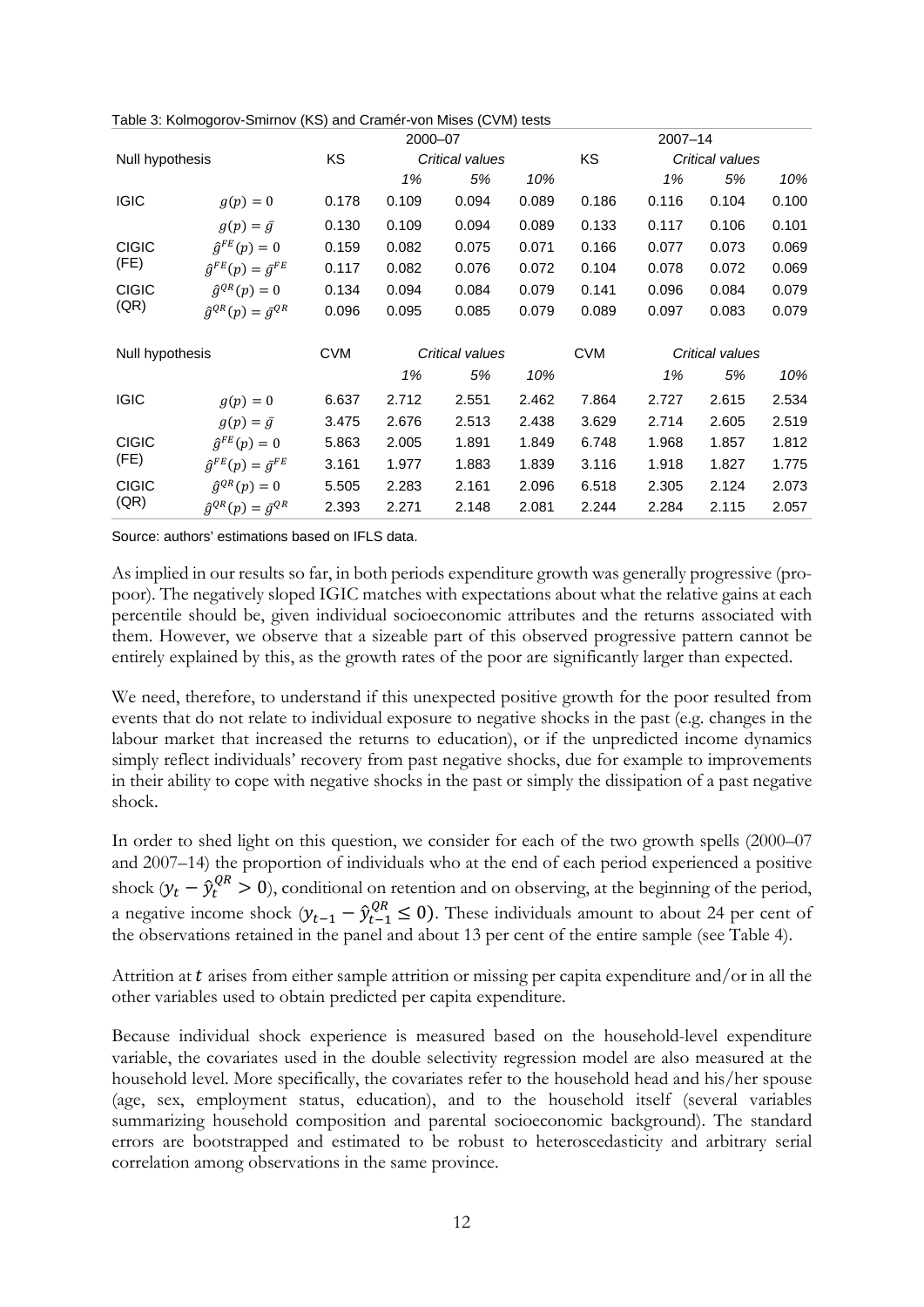| Panel (a)                | Status at time $t - 1$            |                        | Status at time t          |              |  |  |
|--------------------------|-----------------------------------|------------------------|---------------------------|--------------|--|--|
| 2000-07                  |                                   | $y_t > \hat{y}_t^{QR}$ | $y_t \leq \hat{y}_t^{QR}$ | Not retained |  |  |
|                          | Sample retained                   |                        |                           |              |  |  |
|                          | $y_{t-1} > \hat{y}_{t-1}^{QR}$    | 28.41                  | 24.26                     |              |  |  |
|                          | $y_{t-1} \leq \hat{y}_{t-1}^{QR}$ | 24.56                  | 22.77                     |              |  |  |
|                          | All                               | 52.97                  | 47.03                     |              |  |  |
|                          | All individuals                   |                        |                           |              |  |  |
|                          | $y_{t-1} > \hat{y}_{t-1}^{QR}$    | 15.99                  | 13.65                     | 22.75        |  |  |
|                          | $y_{t-1} \leq \hat{y}_{t-1}^{QR}$ | 13.82                  | 12.81                     | 20.98        |  |  |
|                          | All                               | 29.81                  | 26.46                     | 43.73        |  |  |
| Panel (b)<br>$2007 - 14$ |                                   | $y_t > \hat{y}_t^{QR}$ | $y_t \leq \hat{y}_t^{QR}$ | Not retained |  |  |
|                          | Sample retained                   |                        |                           |              |  |  |
|                          | $y_{t-1} > \hat{y}_{t-1}^{QR}$    | 28.10                  | 24.87                     |              |  |  |
|                          | $y_{t-1} \leq \hat{y}_{t-1}^{QR}$ | 24.33                  | 22.70                     |              |  |  |
|                          | All                               | 52.43                  | 47.57                     |              |  |  |
|                          | All individuals                   |                        |                           |              |  |  |
|                          | $y_{t-1} > \hat{y}_{t-1}^{QR}$    | 14.91                  | 13.20                     | 24.35        |  |  |
|                          | $y_{t-1} \leq \hat{y}_{t-1}^{QR}$ | 12.91                  | 12.05                     | 22.58        |  |  |
|                          | All                               | 27.83                  | 25.25                     | 46.93        |  |  |

Table 4: State-dependence and initial shock experience, with and without non-retained sample

Note: pooled transitions from IFLS, waves 2–5. Sample size (retained) = 15,960. Retained individuals are followed in 1997–2000–2007–2014 and with non-missing variables on per capita expenditure and its predictors in each year. Total sample size in Panel (a): 28,364. Total sample size in Panel (b): 30,073. Panel (a) includes individuals retained plus individuals with non-missing per capita expenditure in 1997 and 2000 and complete information on the predictors of per capita expenditure. Panel (b) includes individuals retained plus individuals with non-missing per capita expenditure in 2000 and 2007 and complete information on the predictors of per capita expenditure.

Source: authors' estimations based on IFLS data.

As implied by the estimated correlation term between negative shock experience at the baseline and retention (Table 5), those retained in the sample are less likely to experience a negative shock at the beginning of the first period. However, for the next period we do not find statistically significant evidence of initial-conditions selectivity of sample attrition.

We also observe that in both periods, individuals with a lower socioeconomic background are more likely to be retained in the sample. These are individuals from households in which the household head's spouse is an unpaid worker and has low education levels, with lower socioeconomic background associated with their family of origin. However, we see also that apart from this common trend—the household demographic drivers of sample retention change substantially from one period to the other. Specifically, smaller households and households with family members above the age of 16 are more likely to drop out of the sample in the first period but more likely to be retained in the second period.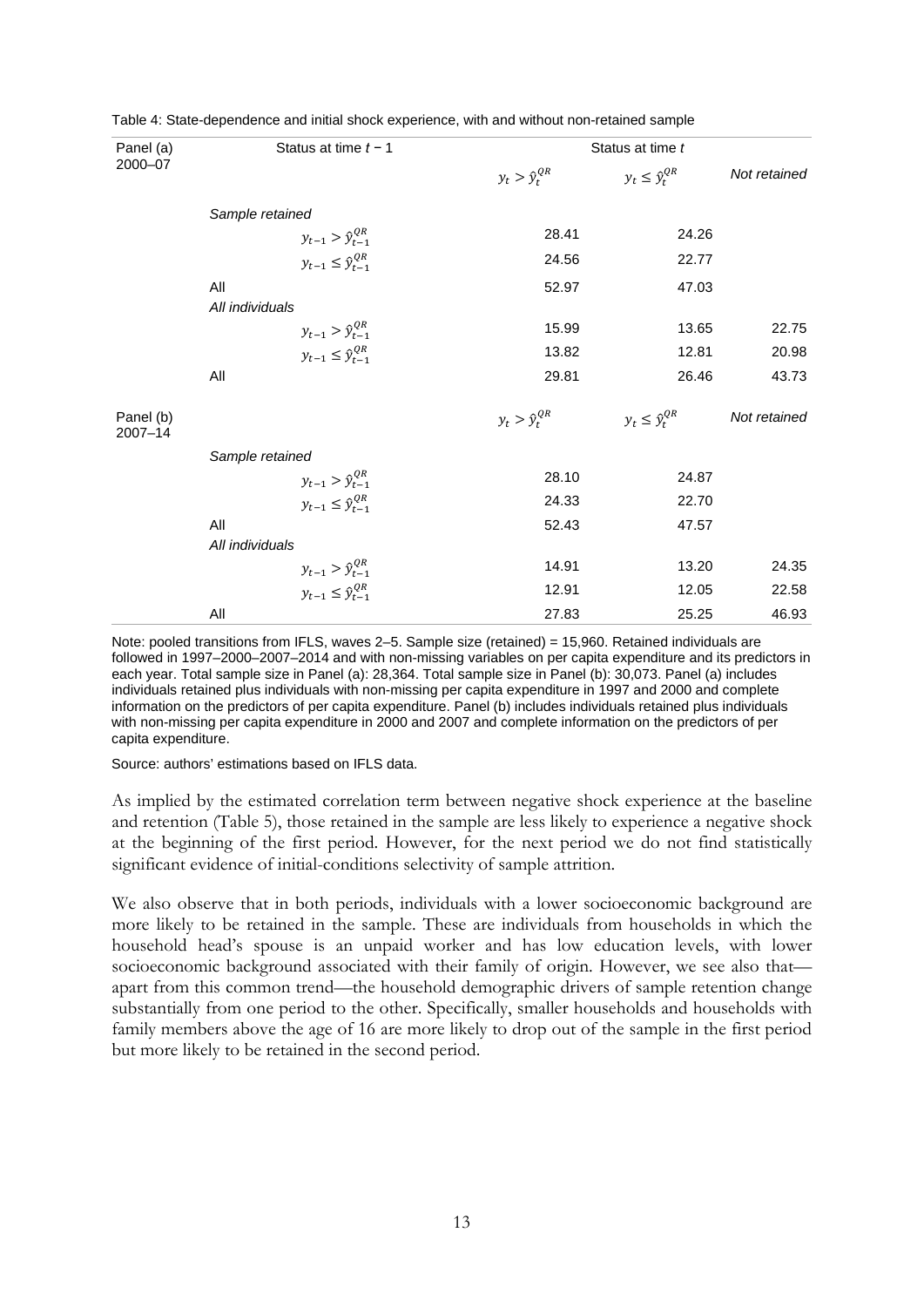Table 5: Probability of retention and initial negative shock experience; marginal effects of explanatory variables

|                                         | (1)         | (2)                                            | (3)                   | (4)                                  |
|-----------------------------------------|-------------|------------------------------------------------|-----------------------|--------------------------------------|
|                                         | Retention   | Initial status: Retention<br>$ns_{i,2000} = 1$ |                       | Initial status:<br>$ns_{i,2007} = 1$ |
| Age (years) of HH head                  | $0.008***$  | $0.009***$                                     | $0.008***$            | $0.011***$                           |
|                                         | (0.002)     | (0.002)                                        | (0.002)               | (0.002)                              |
| Age squared of HH head                  | $-0.000***$ |                                                | $-0.000***$ -0.000*** | $-0.000***$                          |
|                                         | (0.000)     | (0.000)                                        | (0.000)               | (0.000)                              |
| Female-headed HH (dummy)                | $-0.016$    | $-0.046***$                                    | $-0.000$              | 0.010                                |
|                                         | (0.012)     | (0.017)                                        | (0.011)               | (0.013)                              |
| Years of schooling HH head              | $-0.000$    | $0.010***$                                     | $-0.002*$             | $0.028***$                           |
|                                         | (0.001)     | (0.001)                                        | (0.001)               | (0.002)                              |
| Years of schooling HH spouse            | $-0.003*$   |                                                | $-0.003 -0.007***$    | 0.001                                |
|                                         | (0.002)     | (0.002)                                        | (0.002)               | (0.001)                              |
| HH size                                 | 0.009       | $-0.098***$                                    | $0.015*$              | $-0.081***$                          |
|                                         | (0.009)     | (0.012)                                        | (0.008)               | (0.013)                              |
| HH size squared                         | $-0.001$    | $0.005***$                                     | $-0.001**$            | $0.003***$                           |
|                                         | (0.001)     | (0.001)                                        | (0.001)               | (0.001)                              |
| Ratio of family members aged 19+        | $-0.166***$ | $0.263***$                                     | $0.088**$             | $0.314***$                           |
|                                         | (0.058)     | (0.065)                                        | (0.041)               | (0.038)                              |
| Ratio of family members aged 16-18      | $-0.166***$ | $0.225***$                                     | $0.235***$            | $0.336***$                           |
|                                         | (0.044)     | (0.065)                                        | (0.047)               | (0.055)                              |
| Ratio of family members aged 13-15      | $-0.018$    | $0.175***$                                     | $0.275***$            | $0.265***$                           |
|                                         | (0.069)     | (0.066)                                        | (0.052)               | (0.036)                              |
| Ratio of family members aged 6-12       | $-0.069$    |                                                | $0.050 -0.298***$     | $0.083**$                            |
|                                         | (0.072)     | (0.055)                                        | (0.045)               | (0.036)                              |
| HH head is government worker (dummy)    | 0.005       | $0.158***$                                     | $-0.040$              | 0.127                                |
|                                         | (0.017)     | (0.018)                                        | (0.069)               | (0.083)                              |
| HH head is private worker (dummy)       | $0.039***$  | $-0.049***$                                    | 0.012                 | $-0.023$                             |
|                                         | (0.012)     | (0.017)                                        | (0.038)               | (0.060)                              |
| HH head is unpaid worker (dummy)        | 0.000       | 0.024                                          | 0.131                 | $-0.152$                             |
|                                         | (0.029)     | (0.054)                                        | (0.155)               | (0.173)                              |
| HH spouse is government worker (dummy)  | $-0.017$    | $0.151***$                                     | $-0.317**$            | 1.762***                             |
|                                         | (0.029)     | (0.036)                                        | (0.129)               | (0.055)                              |
| HH spouse is private worker (dummy)     | $0.035***$  | $-0.104***$                                    | 0.156                 | $-0.019$                             |
|                                         | (0.014)     | (0.027)                                        | (0.136)               | (0.261)                              |
| HH spouse is unpaid worker (dummy)      | $0.048***$  | $-0.065***$                                    | $0.174***$            | $0.268**$                            |
|                                         | (0.014)     | (0.018)                                        | (0.068)               | (0.105)                              |
| Parental SES: Mother's education        | $-0.008***$ |                                                | $0.001 - 0.006***$    | $-0.004**$                           |
|                                         | (0.002)     | (0.001)                                        | (0.001)               | (0.002)                              |
| Parental SES: Father's education        | $0.004**$   | $-0.006***$                                    | $-0.002$              | $-0.003**$                           |
|                                         | (0.002)     | (0.002)                                        | (0.002)               | (0.001)                              |
| Parental SES: Mother is retired (dummy) | $-0.018$    | $-0.002$                                       | 0.016                 | $-0.001$                             |
|                                         | (0.013)     | (0.014)                                        | (0.011)               | (0.014)                              |
| Parental SES: Father is retired (dummy) | 0.005       | $-0.010$                                       | $-0.013$              | $-0.016$                             |
|                                         | (0.013)     | (0.011)                                        | (0.010)               | (0.010)                              |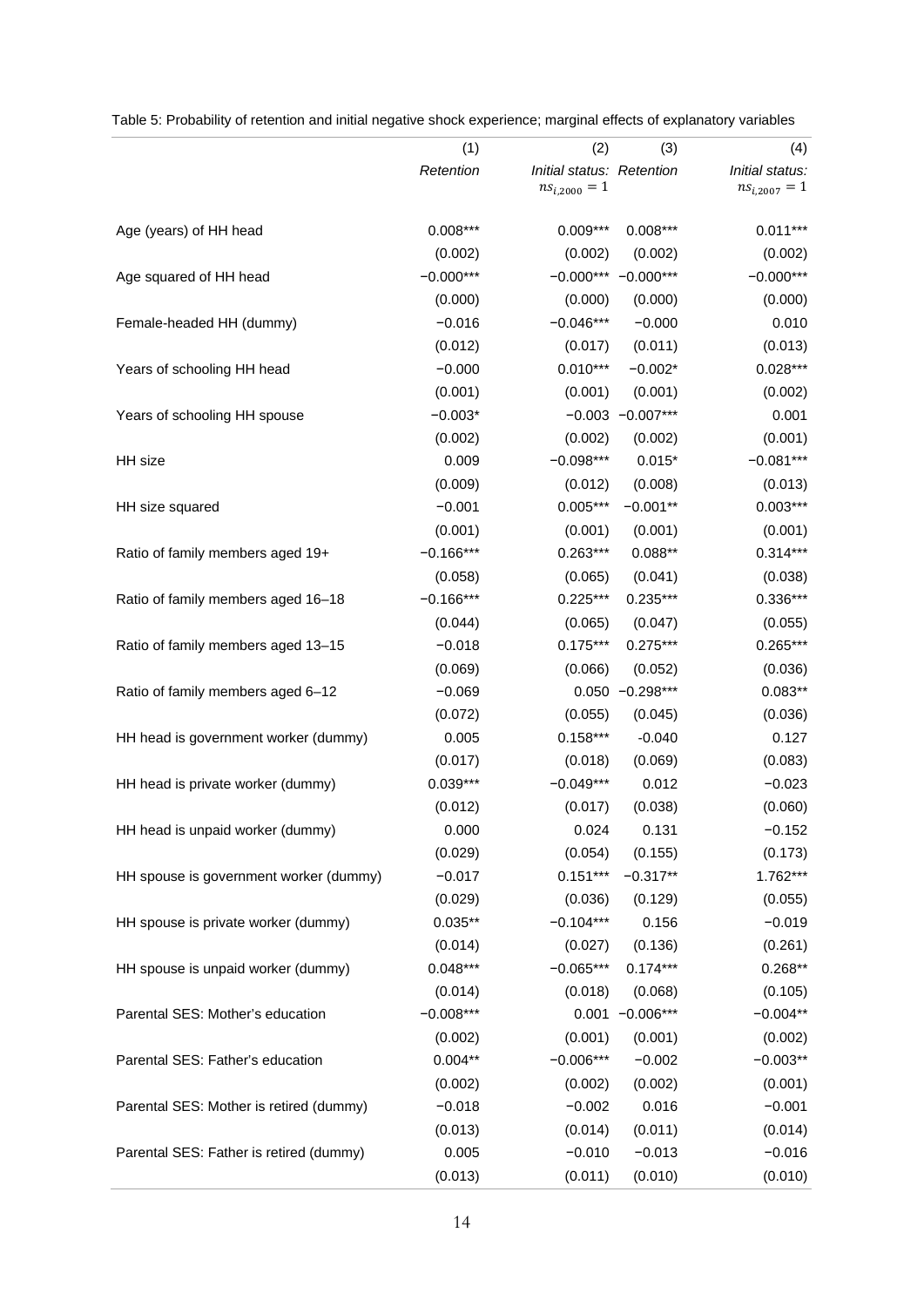| Parental SES: Mother is unemployed (dummy)                                     | $-0.046***$ | $-0.004$  | 0.003       | $-0.004$ |
|--------------------------------------------------------------------------------|-------------|-----------|-------------|----------|
|                                                                                | (0.010)     | (0.009)   | (0.010)     | (0.010)  |
| Parental SES: Father is unemployed (dummy)                                     | 0.003       | $-0.005$  | $-0.010$    | $-0.008$ |
|                                                                                | (0.013)     | (0.010)   | (0.010)     | (0.010)  |
| Accuracy of the interview (dummy)                                              | 0.047       |           | 0.121       |          |
|                                                                                | (0.030)     |           | (0.103)     |          |
| Rating of the interview missing (dummy)                                        | 0.018       |           | $-0.108***$ |          |
|                                                                                | (0.051)     |           | (0.028)     |          |
| Seriousness of the interview (dummy)                                           | $0.070*$    |           | 0.029       |          |
|                                                                                | (0.038)     |           | (0.091)     |          |
| Observations                                                                   | 28,345      | 28,345    | 30,026      | 30,026   |
| Correlation between unobservable factors<br>affecting $r_{it}$ and $ns_{it-1}$ |             | $0.034**$ |             | $-0.156$ |
| Province fixed effects                                                         | Yes         | Yes       | Yes         | Yes      |

Notes: HH = household; SES = socioeconomic status. Robust standard errors clustered at the province level in parentheses; \*\*\* p<0.01, \*\* p<0.05, \* p<0.1. For each sample, estimates are obtained from a bivariate probit model that jointly estimates the probability of initial status and retention, following the double selectivity model. Omitted category for the employment of HH head and HH head's spouse is self-employment.

Source: authors' estimations based on IFLS data.

When looking at the drivers of negative shock experience at the baseline, our results suggest that, overall, lower socioeconomic background (as proxied by years of education of the household head and his/her parents), as expected, increases the likelihood of a negative shock.<sup>[12](#page-16-0)</sup>

Turning to the individual probability of recovery (i.e. positive shock experience, conditional on previous negative shock experience), we observe in Table 6 that this tends to be higher for individuals with a lower socioeconomic background. Moreover, the coefficients of the selection correction terms on initial negative shock experience and retention are individually and jointly significant in both periods.

We find strong statistical evidence of state-dependence in those 'unexpected gains' which shaped the mobility patterns of the individuals observed in 2000–07. The selection term is positive and significant at the 1 per cent level, implying that the unobserved factors that raised the probability of experiencing a negative shock at the baseline also increased the chances of recovering from the shock at the end of the period. This counteractive result should be interpreted in light of our definition of shocks, which simply takes into account the difference between actual and predicted expenditure. Therefore, for the first period it is more likely that the unobserved gains in mobility are related to systematic bias in reporting expenditure than to a genuine shock or recovery from a shock.

For the second period, we see instead (although this is associated with a weaker level of statistical significance) that the progressive pattern of the CIGIC can be explained by recovery from a negative shock experience at the baseline, especially among the initially poorer.

<span id="page-16-0"></span><sup>&</sup>lt;sup>12</sup> However, a possibly counterintuitive result is given by the coefficient on the dummy for the household spouse being a government worker. Here we observe that individuals from such households are, with respect to the case where the household head's spouse is self-employed, more likely to experience a negative shock at the baseline. This result could be due to under-reporting of consumption expenditure by individuals belonging to the upper part of the distribution.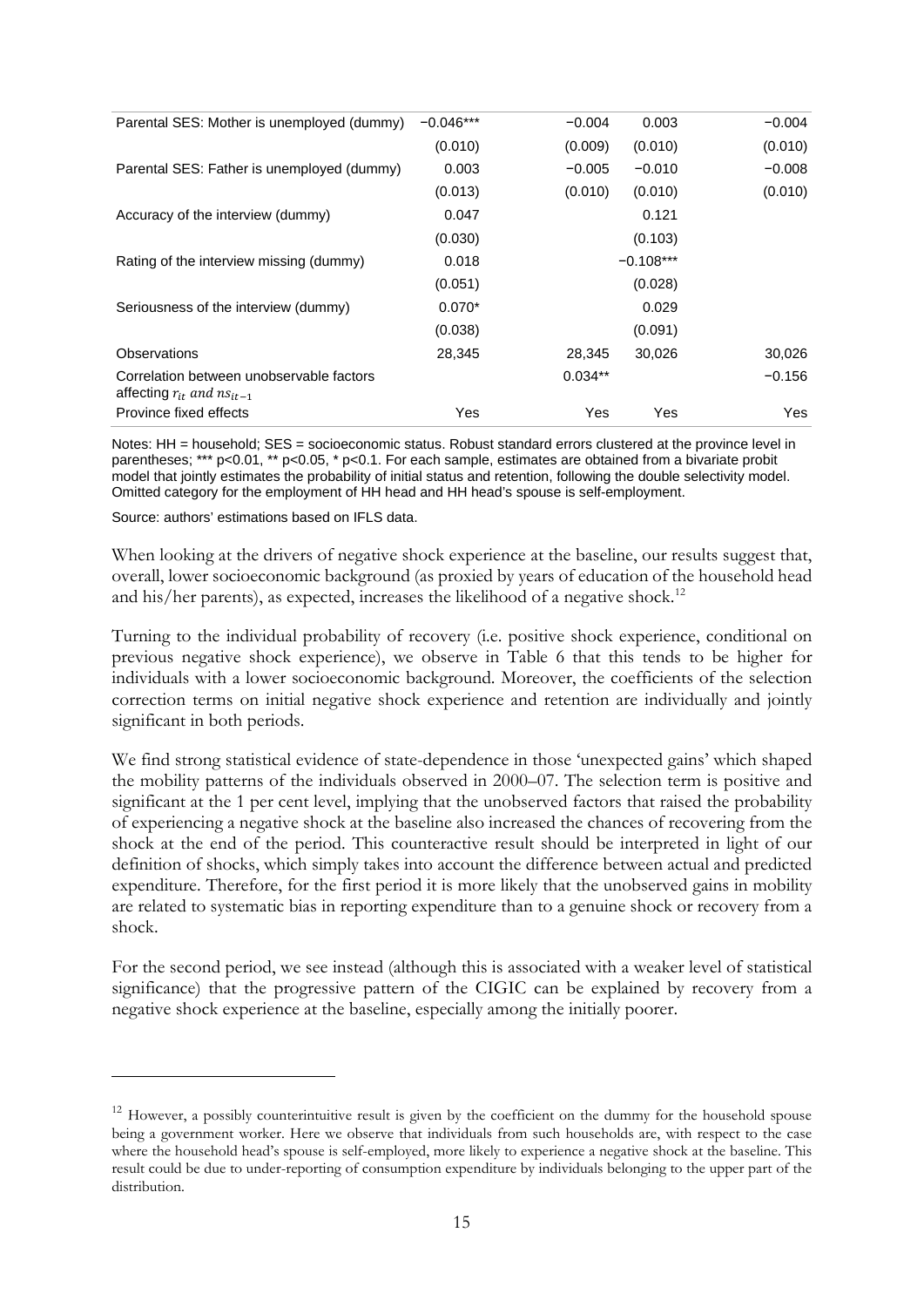|                                          | (1)              | (2)              |
|------------------------------------------|------------------|------------------|
|                                          | Recovery in 2007 | Recovery in 2014 |
| Age (years) of HH head                   | $-0.002$         | $-0.009***$      |
|                                          | (0.002)          | (0.002)          |
| Age squared of HH head                   | 0.000            | $0.000***$       |
|                                          | (0.000)          | (0.000)          |
| Female-headed household (dummy)          | $-0.006$         | $-0.015*$        |
|                                          | (0.010)          | (0.008)          |
| Years of schooling HH head               | $-0.004***$      | $-0.013***$      |
|                                          | (0.001)          | (0.003)          |
| Years of schooling HH spouse             | $-0.003***$      | $-0.002**$       |
|                                          | (0.001)          | (0.001)          |
| HH size                                  | $0.030***$       | $0.078***$       |
|                                          | (0.011)          | (0.009)          |
| HH size squared                          | $-0.002***$      | $-0.004***$      |
|                                          | (0.001)          | (0.000)          |
| Ratio of family members aged 19+         | $-0.069*$        | $-0.247***$      |
|                                          | (0.040)          | (0.036)          |
| Ratio of family members aged 16-18       | $-0.036$         | $-0.274***$      |
|                                          | (0.037)          | (0.042)          |
| Ratio of family members aged 13-15       | $-0.044$         | $-0.147***$      |
|                                          | (0.036)          | (0.037)          |
| Ratio of family members aged 6-12        | $-0.140***$      | $-0.083***$      |
|                                          | (0.029)          | (0.027)          |
| HH head is government worker (dummy)     | $-0.017$         | $-0.081$         |
|                                          | (0.018)          | (0.051)          |
| HH head is private worker (dummy)        | $-0.020**$       | $0.047**$        |
|                                          | (0.008)          | (0.020)          |
| HH head is unpaid worker (dummy)         | $-0.015$         | $-0.111$         |
|                                          | (0.020)          | (0.123)          |
| HH spouse is government worker (dummy)   | 0.018            | $-0.120$         |
|                                          | (0.021)          | (0.140)          |
| HH spouse is private worker (dummy)      | $-0.025$         | 0.030            |
|                                          | (0.016)          | (0.118)          |
| HH spouse is unpaid worker (dummy)       | $-0.023**$       | $-0.034$         |
|                                          | (0.011)          | (0.059)          |
| Selection-retention                      | $0.259***$       | $0.167***$       |
|                                          | (0.031)          | (0.011)          |
| Selection-negative Shock at time $t - 1$ | $0.254***$       | $-0.086*$        |
|                                          | (0.062)          | (0.051)          |
| Constant                                 | $0.455***$       | $0.987***$       |
|                                          | (0.085)          | (0.084)          |
| Observations                             | 19,891           | 21,579           |
| R-squared                                | 0.065            | 0.089            |
| Province fixed effects                   | Yes              | Yes              |

Table 6: Probability of experiencing a positive shock, conditional on past negative shock and retention

Notes: bootstrapped standard error in parentheses; \*\*\* p<0.01, \*\* p<0.05, \* p<0.1. Omitted category for employment of HH head and HH head's spouse is self-employment.

Source: authors' estimations based on IFLS data.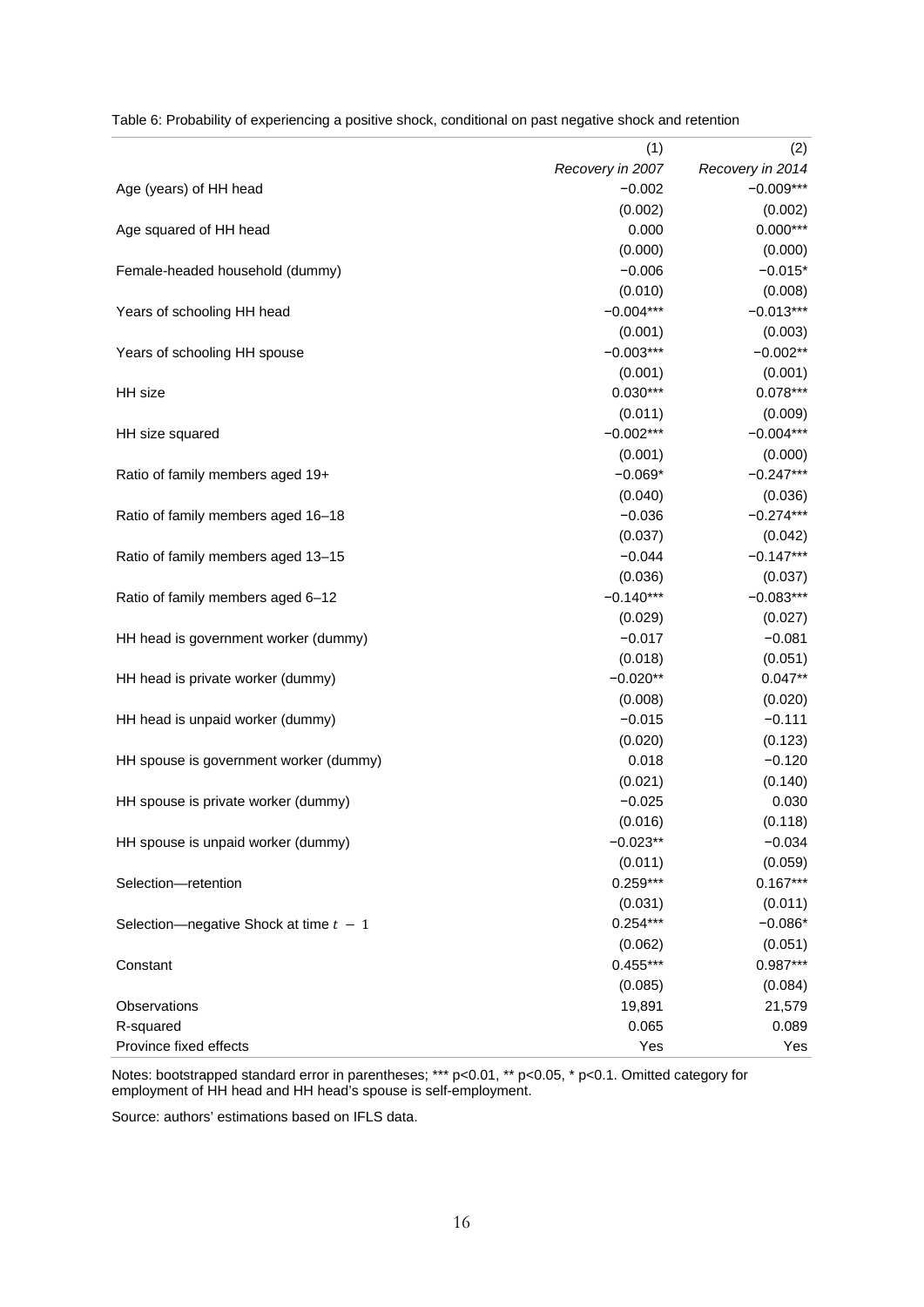#### **4 Concluding remarks**

Growth incidence curves are the main tool proposed to assess the distributive impact of growth. However, this tool is unsatisfactory for a deeper investigation of the nature of the observed growth pattern, which can mask either measurement errors or the presence of shocks affecting percentiles in different ways.

This paper offers a guide to correctly interpreting the pro-poorness and mobility implications of growth processes within the context of the na-GIC framework. As a first step, we compare the actual growth episodes at each percentile of the initial personalized distribution with a counterfactual pattern of income growth predicted on the basis of individual attributes. As a second step, we examine the difference between actual and counterfactual individual growth rates. This allows us to understand whether unpredicted positive growth for the initially poor is the result of genuine positive shocks, favouring upward mobility, or whether it can be attributed to processes of state-dependence and so to individual ability to recover from previous negative shocks. The methodological framework is applied in the context of a sample of 15,960 individuals from Indonesia followed over two seven-year periods, 2000–07 and 2007–14. Our results document that there has been substantial and significant upward mobility among the initially poorer. However, a significant part of this progressive growth cannot be reconciled with either unobserved individual endowments or changes in certain socioeconomic attributes. The lion's share in explaining the difference between actual and expected growth rate is taken by recovery from previous negative shocks. That is, according to the framework proposed in this paper, we cannot reject the hypothesis of state-dependency, as the unexpected positive gains for the initially poorer were not exogenous to initial shock experience and sample retention. For Indonesia, the period considered in this paper has been one of rapid and sharp changes in the economy and in society. The year 2000 marked the transition from the autocratic rule of Suharto, the recovery from the Asian financial crisis, the beginning of a process of decentralization, and, subsequently, the commodity boom—four different economic, political, and social events that arguably had an impact on people's lives and so on their income trajectories. Several studies (Bresson et al. 2017; Grimm 2007; Lo Bue and Palmisano 2020), including the present one, have shown that there has been growth in this period, and that the incidence of growth has been larger among the initially poor. But why do the poor exhibit higher growth rates than those individuals initially belonging to richer percentiles? The findings of this study, which can be reconciled with the snapshot of rising inequality and falling poverty depicted by the World Bank (2016), suggest that what is observed is the product of the coexistence of high vulnerability and reactivity to shocks for the poor, and economic security for the middle and upper middle class, which continued to grow according to expectations. We do observe high mobility among the bottom 30 per cent, but this has to be interpreted simply as resilience and ability to escape chronic poverty, rather than as a signal of increased opportunities to climb the socioeconomic ladder.

### **References**

- Angel, S., F. Disslbacher, S. Humer, and M. Schnetzer (2019) 'What Did You Really Earn Last Year? Explaining Measurement Error in Survey Income Data'. *Journal of the Royal Statistical Society: Series A (Statistics in Society)*, 182(4): 1411–37.
- Barcena, E., and O. Cantò (2018). 'A Simple Subgroup Decomposable Measure of Downward (and Upward) Income Mobility'. Working Paper 2018/472. Palma de Mallorca: ECINEQ (Society for the Study of Economic Inequality).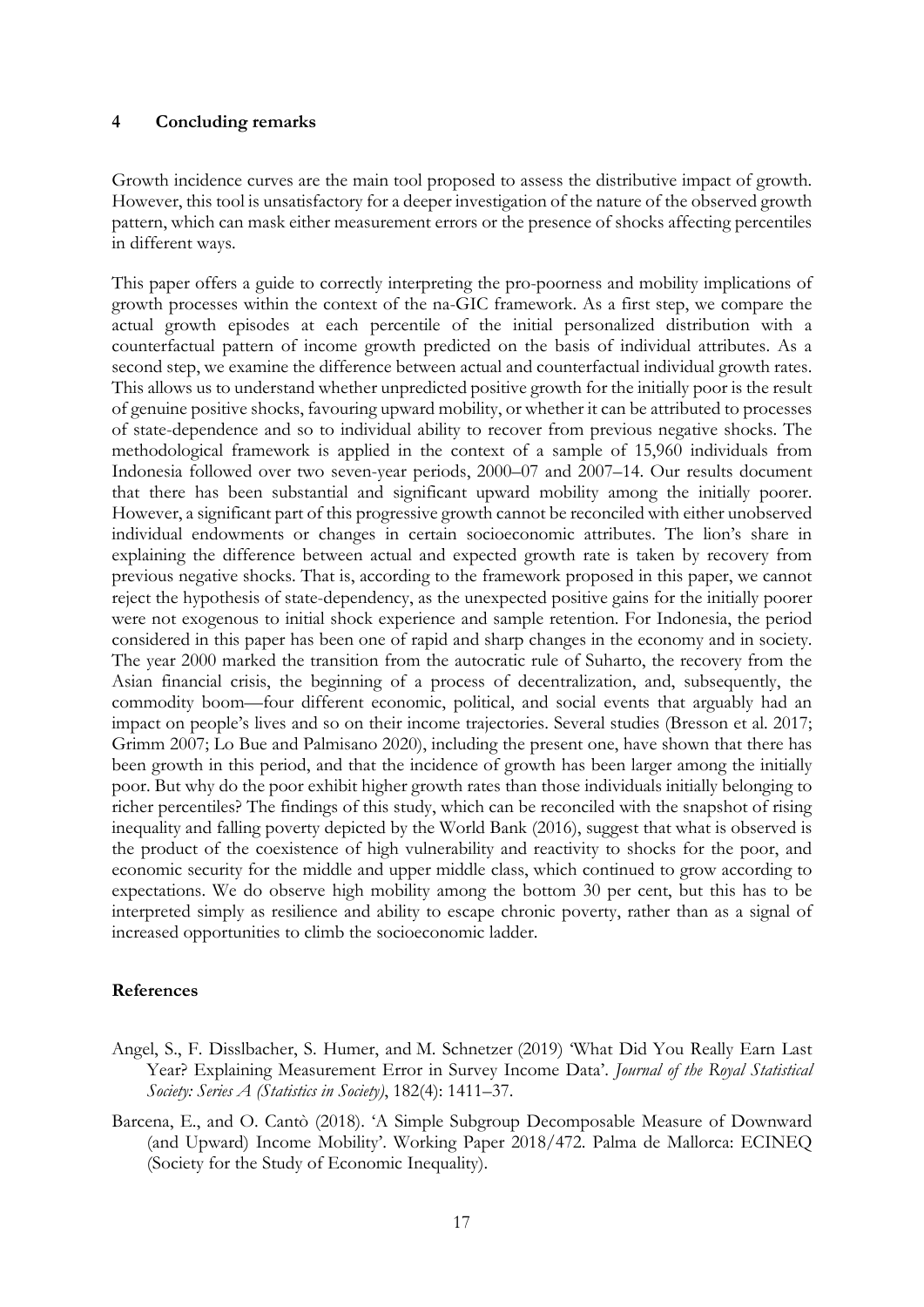- Basu, K. (2013). 'Shared Prosperity and the Mitigation of Poverty in Practice and in Precept'. Policy Research Working Paper 6700. Washington, DC: World Bank.
- BPS (Badan Pusat Statistik) (2020a). 'Monthly Indonesia Consumers Price Indices and Inflations'. Jakarta: BPS. Available at: [https://www.bps.go.id/statictable/2009/06/15/907/indeks](https://www.bps.go.id/statictable/2009/06/15/907/indeks-harga-konsumen-dan-inflasi-bulanan-indonesia-2006-2020.html)[harga-konsumen-dan-inflasi-bulanan-indonesia-2006-2020.html](https://www.bps.go.id/statictable/2009/06/15/907/indeks-harga-konsumen-dan-inflasi-bulanan-indonesia-2006-2020.html) (accessed 27 February 2020).
- BPS (2020b). 'Poverty Line by Province, 2013-2019'. Jakarta: BPS. Available at: [https://www.bps.go.id/dynamictable/2016/01/18/1120/garis-kemiskinan-menurut](https://www.bps.go.id/dynamictable/2016/01/18/1120/garis-kemiskinan-menurut-provinsi-2013---2019.html)[provinsi-2013---2019.html](https://www.bps.go.id/dynamictable/2016/01/18/1120/garis-kemiskinan-menurut-provinsi-2013---2019.html) (accessed 27 February 2020).
- Bresson, F., J.-Y. Duclos, and F. Palmisano (2017). 'Growth Pro-Poorness from an Intertemporal Perspective with an Application to Indonesia, 1997–2007'. ADBI Working Paper 773. Tokyo: Asian Development Bank Institute.
- Bresson, F., J.-Y. Duclos, and F. Palmisano (2018). 'Intertemporal Pro-Poorness'. *Social Choice and Welfare*, 52(1): 65–96.
- Bourguignon, F. (2011). 'Non-Anonymous Growth Incidence Curves, Income Mobility and Social Welfare Dominance'. *Journal of Economic Inequality*, 9(4): 605–27.
- Cappellari, L., and S.P. Jenkins (2004). 'Modelling Low Income Transitions'. *Journal of Applied Econometrics*, 19(5): 593–610.
- Cappellari, L., and S.P. Jenkins (2008). 'Estimating Low Pay Transition Probabilities accounting for Endogenous Selection Mechanisms'. *Journal of the Royal Statistical Society: Series C (Applied Statistics)*, 57(2): 165–86.
- Dinardo, J., N.M. Fortin, and T. Lemieux (1996). 'Labor Market Institutions and the Distribution of Wages, 1973–1992. A Semiparametric Approach'. *Econometrica*, 64(5): 1001–44.
- Dollar, D., and A. Kraay (2002). 'Growth Is Good for the Poor'. *Journal of Economic Growth*, 7(3): 195–225.
- Dollar, D., T. Kleineberg, and A. Kraay (2016). 'Growth Still Is Good for the Poor'. *European Economic Review*, 81: 68–85.
- Duclos, J. (2009). 'What is "Pro-Poor"?' *Social Choice and Welfare*, 32(1): 37–58.
- Essama-Nssah, B. (2005). 'A Unified Framework for Pro-Poor Growth Analysis'. *Economics Letters*, 89(2): 216–21.
- Essama-Nssah, B., and P.J. Lambert (2009). 'Measuring Pro-Poorness: A Unifying Approach with New Results'. *Review of Income and Wealth*, 55(3): 752–78.
- Ferreira, F.H.G. (2012). 'Distributions in Motion: Economic Growth, Inequality, and Poverty Dynamics'. In P. Jefferson (ed.), *Oxford Handbook of the Economics of Poverty*. Oxford: Oxford University Press.
- Ferreira, F.H.G., S. Firpo, and A.F. Galvao (2018). 'Actual and Counterfactual Growth Incidence and Delta Lorenz Curves: Estimation and Inference'. *Journal of Applied Econometrics*, 34(3): 385–402.
- Fields, G.S. (2008). 'Income Mobility'. In L. Blume and S. Durlauf (eds), *The New Palgrave Dictionary of Economics*. New York: Palgrave Macmillan.
- Fields, G., and E. Ok (1999). 'The Measurement of Income Mobility: An Introduction to the Literature'. In J. Silber (ed.), *Handbook of Income Inequality Measurement*. Dordrecht: Kluwer Academic Publishers.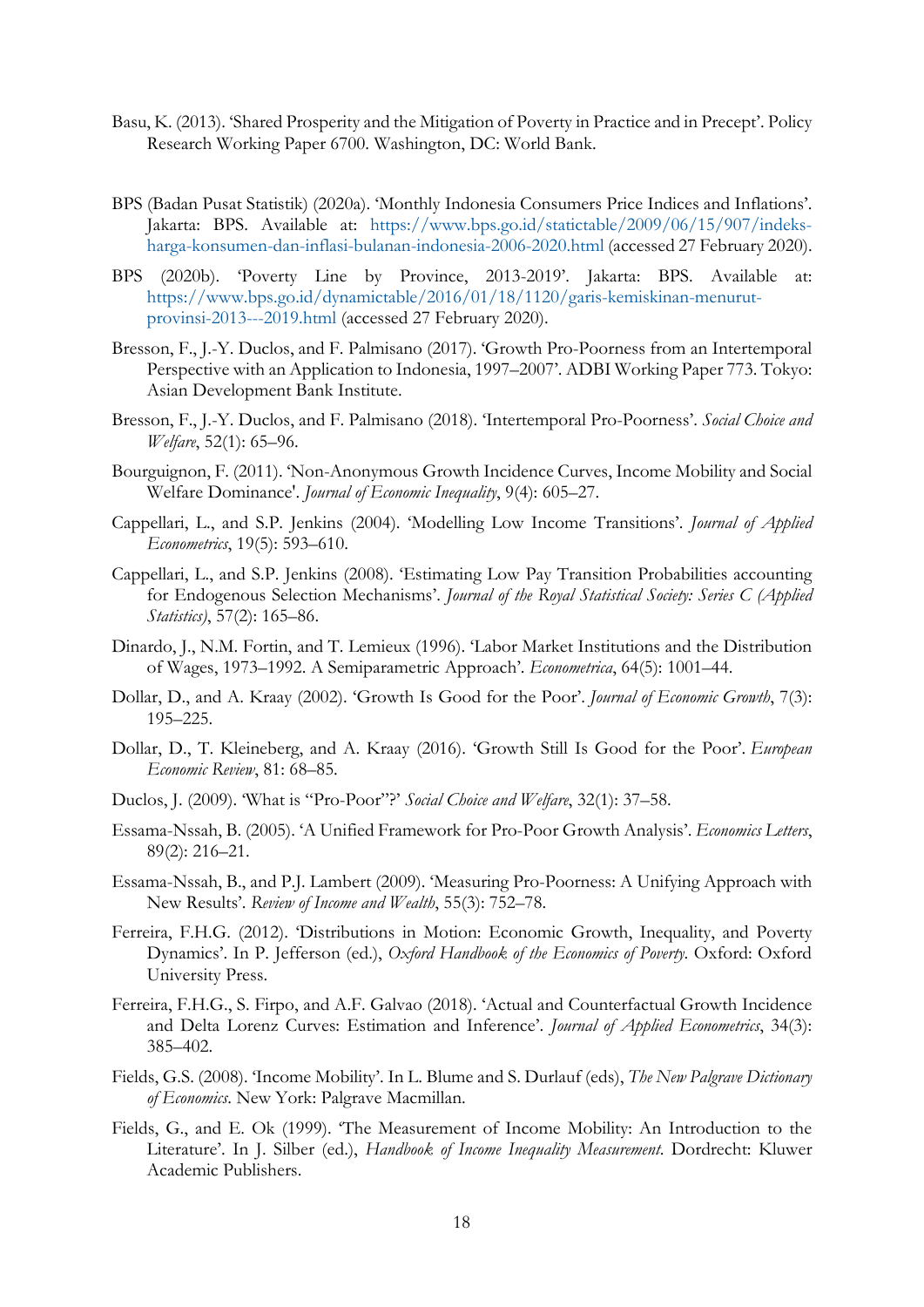- Fields, G.S., P.L. Cichello, S. Freije, M. Menèndez, and D. Newhouse (2003). 'For Richer or For Poorer? Evidence from Indonesia, South Africa, Spain and Venezuela'. *Journal of Economic Inequality*, 1(1): 67–99.
- Fields, G.S., R. Duval-Hernández, S. Freije, and M.L. Sanchez Puerta (2015). 'Earnings Mobility, Inequality, and Economic Growth in Argentina, Mexico, and Venezuela'. *Journal of Economic Inequality*, 13(1): 103–28.
- Frankenberg, E., and D. Thomas (2000, March). 'The Indonesia Family Life Survey (IFLS): Study Design and Results from Waves 1 and 2'. Working Paper DRU-2238/1-NIA/NICHD. Santa Monica, CA: RAND Corporation.
- Grimm, M. (2007). 'Removing the Anonymity Axiom in Assessing Pro-Poor Growth'. *Journal of Economic Inequality*, 5(2): 179–97.
- Jantti, M., and S. Jenkins (2015). 'Income Mobility'. In A. Atkinson and F. Bourguignon (eds), *Handbook of Income Distribution*, vol. 2. New York: North Holland.
- Jenkins, S., and P. Van Kerm (2016). 'Assessing Individual Income Growth'. *Economica*, 83(332): 679–703.
- Juhn, C., K.M. Murphy, and B. Pierce (1993). 'Wage Inequality and the Rise in Returns to Skills'. *Journal of Political Economy*, 101(3): 410–42.
- Klasen, S. (2008). 'Economic Growth and Poverty Reduction: Measurement Issues using Income and Non-Income Indicators'. *World Development*, 36(3): 420–45.
- Klasen, S., G.A. Cornia, R. Grynspan, L.F. López-Calva, N. Lustig, A. Fosu, S. Motiram, F. Myamba, A. Peichl, S. Reddy, E. Shafir, A. Sojo, I. Woolard, S. Davidai, M. Förster, R. Lahoti, J. Sutz, and R. Theile (2018). 'Economic Inequality and Social Progress'. In IPSP (ed.), *Rethinking Society for the 21st Century: Report of the International Panel on Social Progress*. Cambridge: Cambridge University Press.
- Kraay, A. (2006). 'When Is Growth Pro-Poor? Evidence from a Panel of Countries'. *Journal of Development Economics*, 80(1): 198–227.
- Kuznets, S. (1955). 'Economic Growth and Income Inequality'. *American Economic Review*, 45(1): 1–28.
- Lo Bue, M.C., and F. Palmisano (2020). 'The Individual Poverty Incidence of Growth'. *Oxford Bulletin of Economics and Statistics*, forthcoming.
- Palmisano, F. (2018). 'Evaluating Patterns of Income Growth when Status Matters: A Robust Approach'. *Review of Income and Wealth*, 64(1): 147–69.
- Palmisano, F., and V. Peragine (2015). 'The Distributional Incidence of Growth: A Social Welfare Approach'. *Review of Income and Wealth*, 61(3): 440–64.
- Ravallion, M., and S. Chen (2003). 'Measuring Pro-Poor Growth'. *Economics Letters*, 78(1): 93–99.
- Sarkar, S., S. Sahoo, and S. Klasen (2019). 'Employment Transitions of Women in India: A Panel Analysis'. *World Development*, 115(C): 291–309.
- Son, H. (2004). 'A Note on Pro-Poor Growth'. *Economics Letters*, 82(3): 307–14.
- Strauss, J., K. Beegle, B. Sikoki, A. Dwiyanto, Y. Herawati, and F. Witoelar (2004, March). 'The Third Wave of the Indonesia Family Life Survey (IFLS3): Overview and Field Report'. Working Paper WR-144/1-NIA/NICHD. Santa Monica, CA: RAND Corporation.